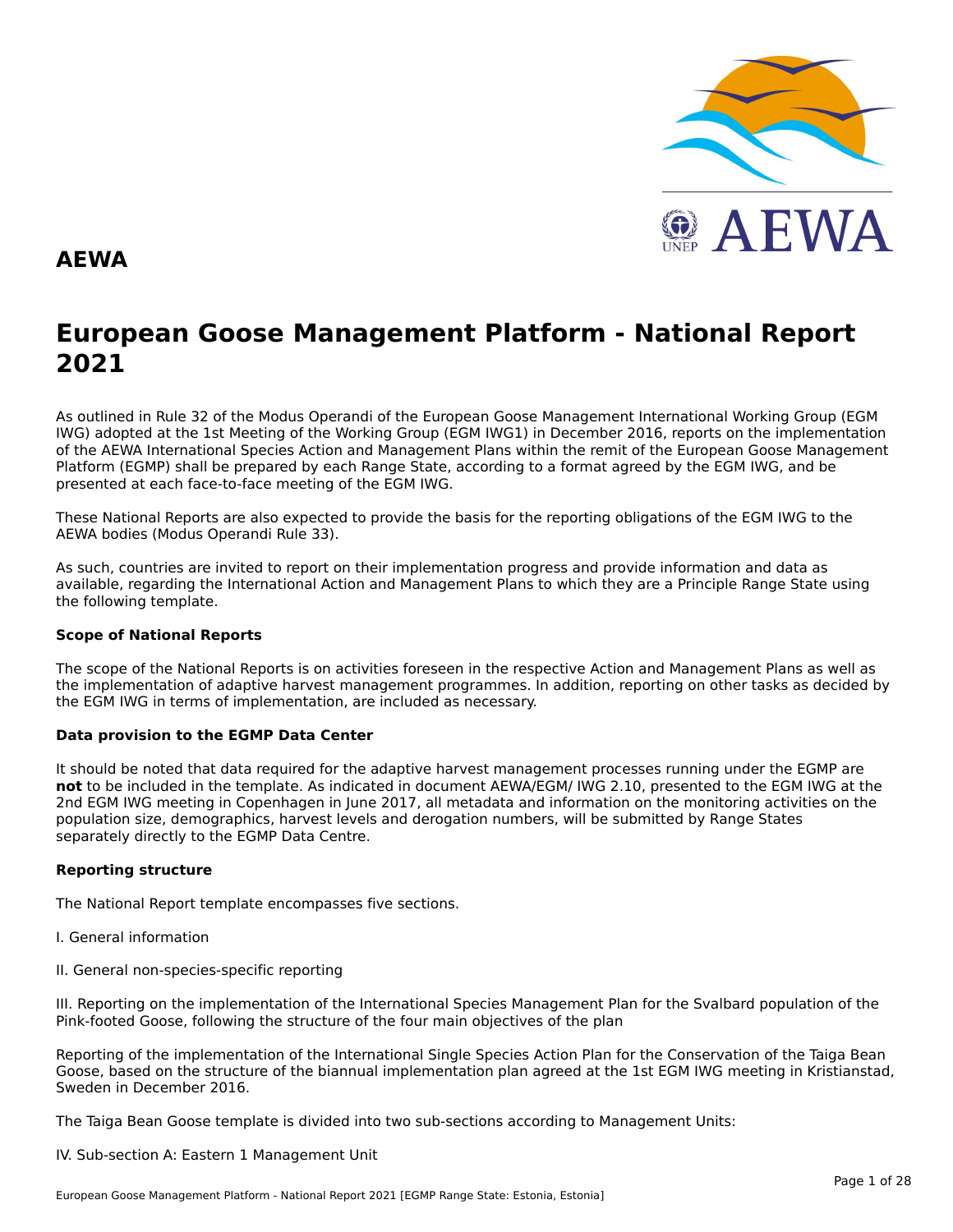V. Sub-section B: Western and Central Management Units

**Please note that country-specific questions are indicated (see bold text in square brackets under the questions)** and only need to be answered by the respective countries.

### **Deadline for submission**

The final deadline for submission of the National Reports to the Secretariat is set for **Friday 30 April 2021.**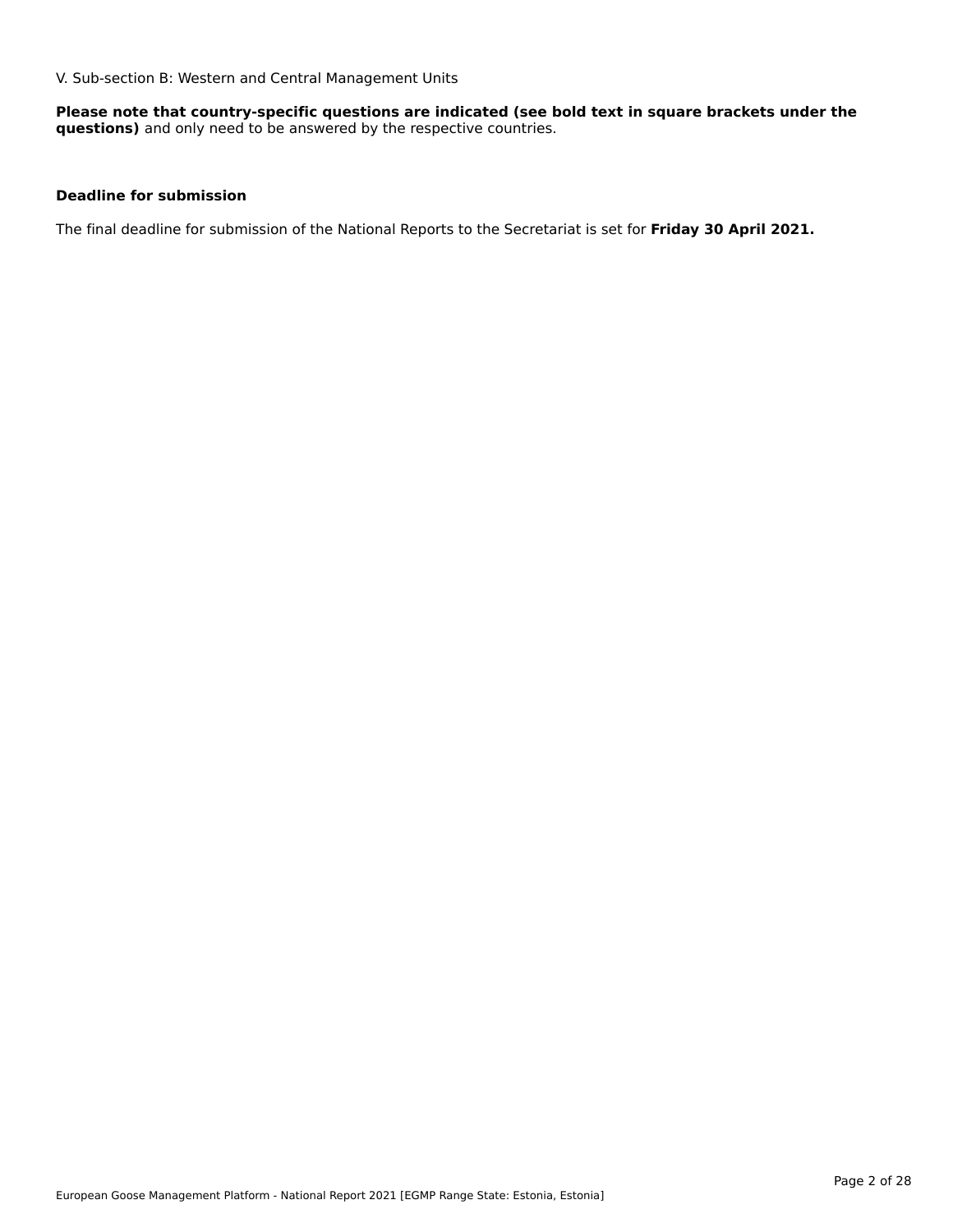### **I. General information**

### **To be completed by all Range States**

Name of reporting country››› Estonia

# **Designated National EGMP Administrative Authority**

Full name of the institution ››› Ministry of the Environment

Name and title of the head of institution ››› Meelis Münt, Secretary General

Mailing address - Street and number ››› Ministry of Environment, Narva mnt 7a

P.O. Box›››

Postal code ››› 15172

City ››› Tallinn

**Country** ››› Estonia

Telephone ››› +372 626 2802

E-mail››› keskkonnaministeerium@envir.ee

Website›››

# **Designated National Government Representative (NGR) for EGMP matters**

Name and title of the NGR ››› Hanno Zingel, Adviser

Affiliation (institution, department) ››› Ministry of Environment

Mailing address - Street and number ››› Ministry of Environment, Narva mnt 7a

P.O. Box›››

Postal code ››› 15172

City ››› Tallinn

**Country** ››› Estonia

Telephone ››› (+372) 626 0720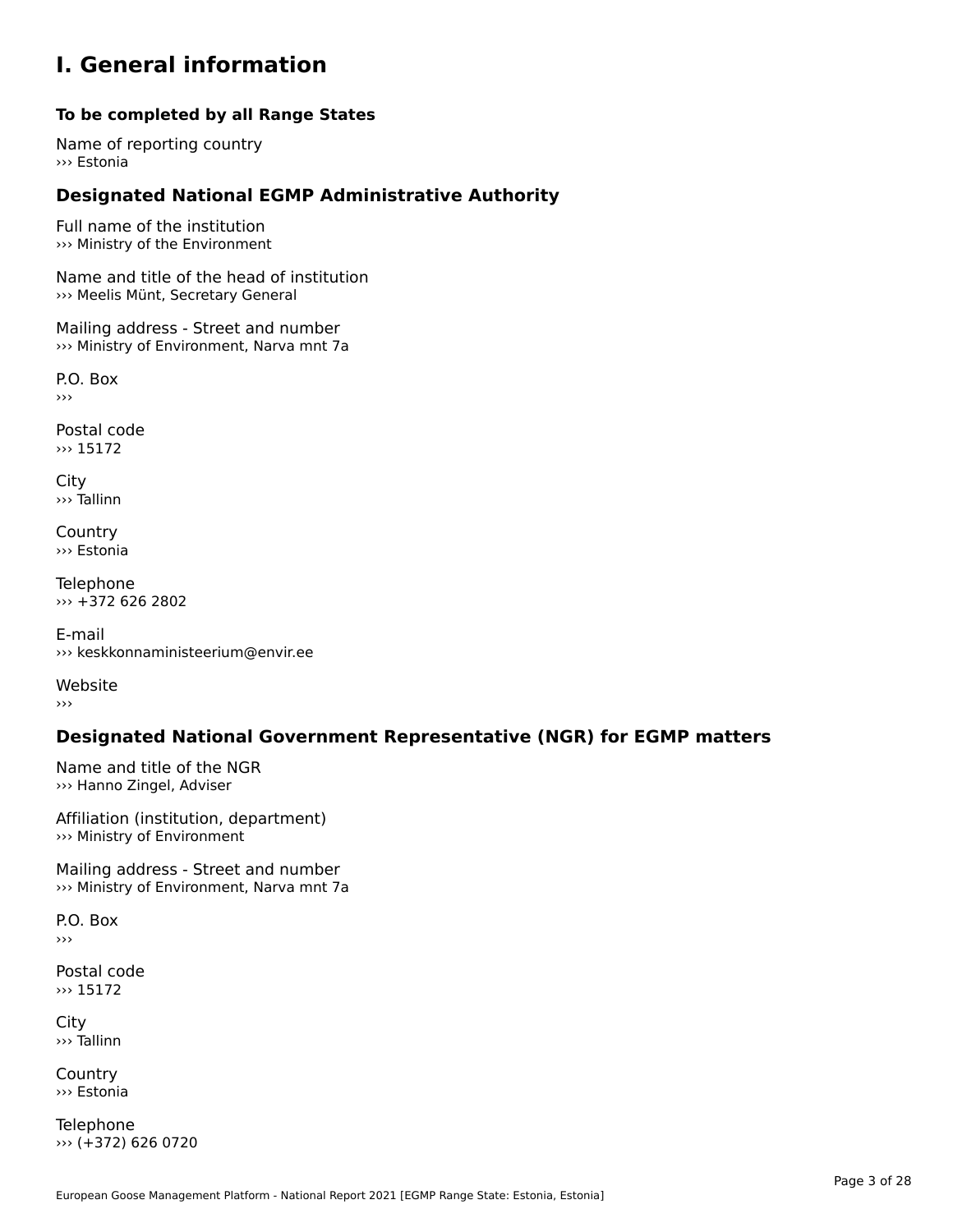E-mail››› hanno.zingel@envir.ee

Website››› www.envir.ee

### **Additional designated National Government Representative (NGR) for EGMP matters (if available)**

Name and title of the NGR››› Tõnu Talvi, senior officer

Affiliation (institution, department) ››› Environmental Board, Nature Conservation Enforcement Department

Mailing address - Street and number ››› Viidumäe

P.O. Box ›››

Postal code››› 93343

City ››› Saaremaa

**Country** ››› Estonia

Telephone ››› +3725016869

E-mail ››› tonu.talvi@keskkonnaamet.ee

Website››› www.keskkonnaamet.ee

# **Designated National Expert (NE) for EGMP matters**

Name and title of the NE ››› Ivar Ojaste, lecturer

Affiliation (institution, department) ››› Estonian University of Life Sciences, Chair of Environmental Protection and Landscape Management

Mailing address - Street and number ››› Kreutzwaldi 5-2C23

P.O. Box›››

Postal code››› 51006

City ››› Tartu

**Country** 

Telephone ››› +372 5215151

E-mail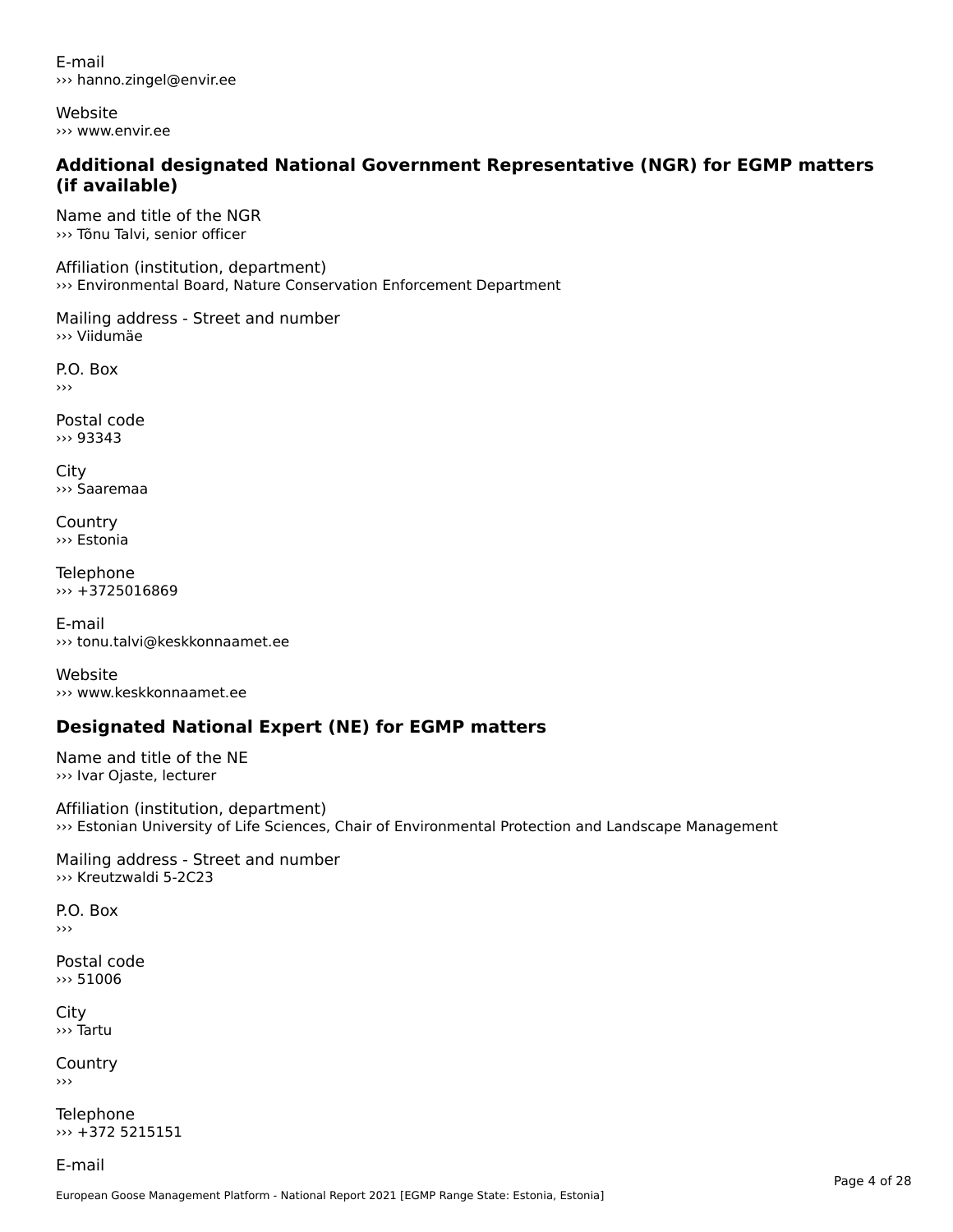Website ›››

### **Additional designated National Expert (NE) for EGMP matters (if available)**

Name and title of the NE›››

Affiliation (institution, department) ›››

Mailing address - Street and number

P.O. Box ›››

Postal code›››

 $\mathbf{C}^{\text{th}}$  $\mathbf{v}$ 

**Country**  $\rightarrow$   $>$ 

Telephone ›››

E-mail›››

Website›››

### **Other relevant institutions/entities/individual experts that have contributed to this report**report

Please insert information on any other relevant institutions/entities/individual experts that have riease insert information<br>contributed to this report ›››

**Additional information and comments (optional)**

Please insert additional information and comments ››› $\rightarrow$   $>$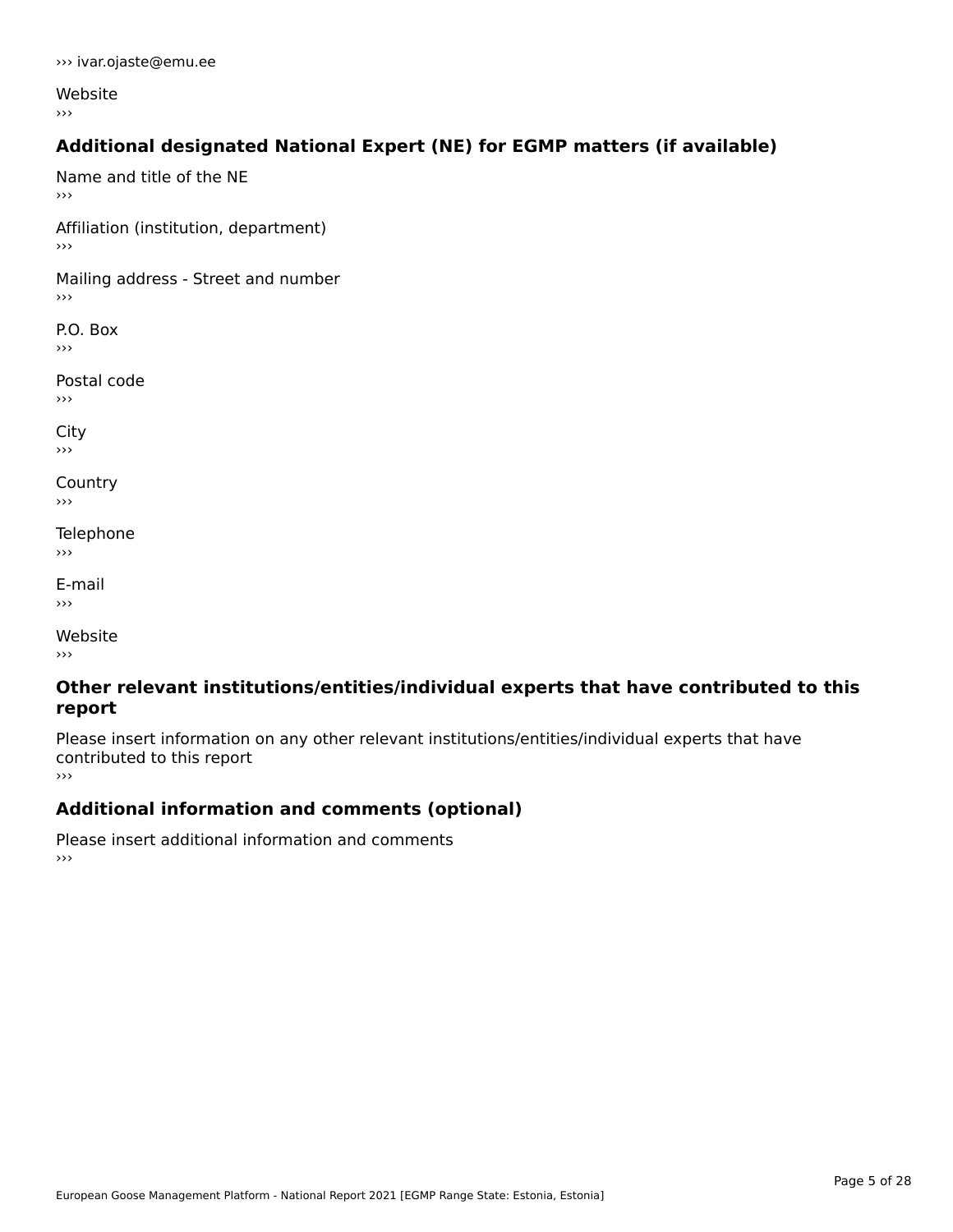### **II. General non-species-specific reporting**

#### **To be completed by all Range States**

II.1. Are you monitoring the level of agricultural conflict (damage, complaints) with geese in your country n.i. Are you monitoring the lever or agricultural connict (damage, complaints) with g<br>on national (centralized for the entire country), regional(sub-national) or local level?

(PfG ISMP p.33, Objective II  $(4+5)$ ) Please select only one option ☑ Yes**☑ Yes**<br>□ No □ No<br>□ Not relevant

Please indicate the level:

Possibility for multiple options гозымнутог mattiple options<br>☑ National (centralized for the entire country)  $\Box$  Regional (sub-national)

☐ Local

#### **National (centralized for the entire country) monitoring**

Please provide details on the national monitoring methods, units, frequency and the coverage ››› monitoring is based on inspection papers, made by governmental body (Environmental Board) officers in *no* montoning is based on inspection papers, i<br>the field after farmers notification of damages

Are these national activities species-specific? ∩ne enese national activity<br>Please select only one option ☑ No

Please list the species

›››

### **Regional (sub-national) monitoring**

Please provide details on the regional monitoring methods, units, frequency and the coverage

Are these regional activities species-specific? Please select only one option ☐ Yes☐ No

Please list the species ›››

#### **Local monitoring**

Please provide details on the local monitoring methods, units, frequency and the coverage

Are these local activities species-specific? ∩ne enese local decrimed.<br>Please select only one option □ Yes<br>□ No

Please list the species ›››

Please explain the reasons

Please explain the reasons ›››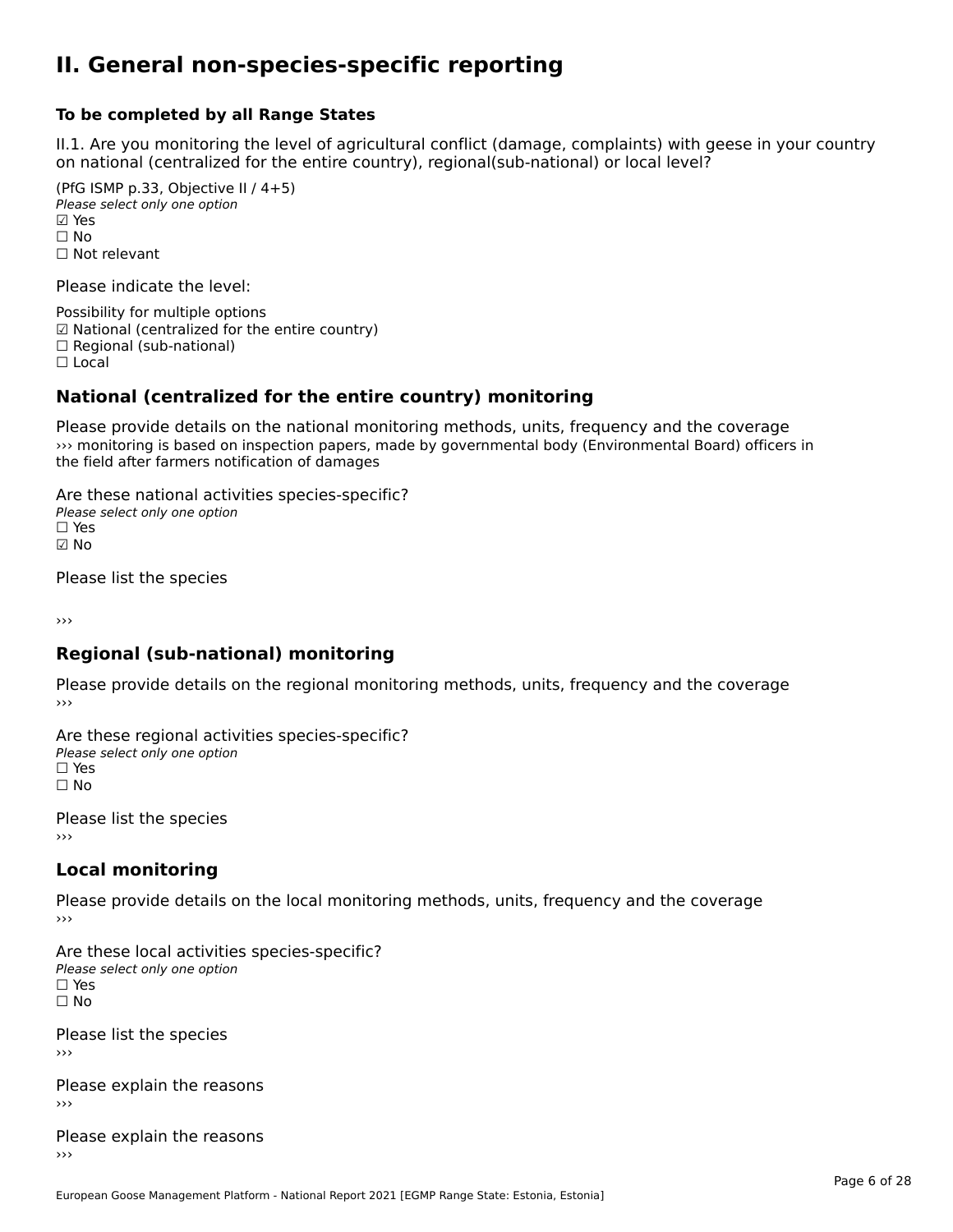II.2. What management measures does your country apply to manage agricultural conflicts related to

(PfG ISMP p. 33, Objective II  $/$  4+5)

Possibility for multiple options

™assionicy for maltiple options<br>□ No agricultural conflict related to geese has been recorded in my country  $\Box$  No agricultural conflict related to geese has been recorded in high conflict  $r$ 

 $\Box$  No management measures are applied to manage agricultural commets relations to  $\Box$ 

 $\mathbb Z$  Compensation schemes (payments to farmers for losses e.g. crop damage)

a compensation schemes (payments to familers for losses e.g. crop damage)<br>[1] Subsidy schemes (payments to support farmers to provide for/tolerate geese on their land, replacing agricultural use)

use)<br>☑ Scaring schemes or other preventive measures designed to actively keep geese away from farmland

 $\Box$  Designation of goose foraging areas (accommodation areas)

□ Designation or goose foraging areas (accommodation areas)<br>□ Derogation shooting to keep geese away from sensitive crops and to reduce population size

 $\Box$  Any other management measures to alleviate agricultural conflict

### **No management measures are applied**

Please explain the reasons ›››

### **Compensation schemes (payments to farmers for losses e.g. crop damage)**

Please indicate the level at which the schemes are applied

Possibility for multiple options rossibility for multiple options<br>☑ National (centralized for the entire country) ⊠ National (centranzed io<br>□ Regional (sub-national) ☐ Local

Please explain how the damage (yield loss) is determined

››› Farmers have to report the damage and fill the form to get compensation. Damage scale is fixed in the with anners have to report the damage and nictue form to get compensation. Damage scale is liked in the field by<br>field by Environmental Board officers during inspection, thereafter yield loss calculated (based on damaged areas, scale, real or expected yield and medium purchase prices during the season)

Are these schemes species-specific?

∩ne these senemes spee<br>Please select only one option

☑ No

Please provide details on the species-specific measures

Please provide any other details (e.g. results), if available

Please explain the reasons

››› The schemes are species-specific at the level that the damage-causing species is determined, but for the we fire schemes are species-specific at the level the<br>rest of the procedure the same protocol is followed.

Is the effectiveness of this scheme evaluated?Please select only one option ☐ Yes☑ No

Please provide details on the evaluation of effectiveness

Please provide any other details (e.g. results), if available

Please explain the reasons

recase explain the reasons<br>
and the efectiveness of the scheme has been not yet evaluated. Through the contacts with farmers and  $\alpha$ representative organisations there has been discussion about the applied limits of the compensation (in representative organisations there has been discussion about the applied in it.<br>Nature Conservation Act there is fixed annual limit 3200 € for one person/year

### **Subsidy schemes (payments to support farmers to provide for/tolerate geese on their land, replacing agricultural use)**land, replacing agricultural use)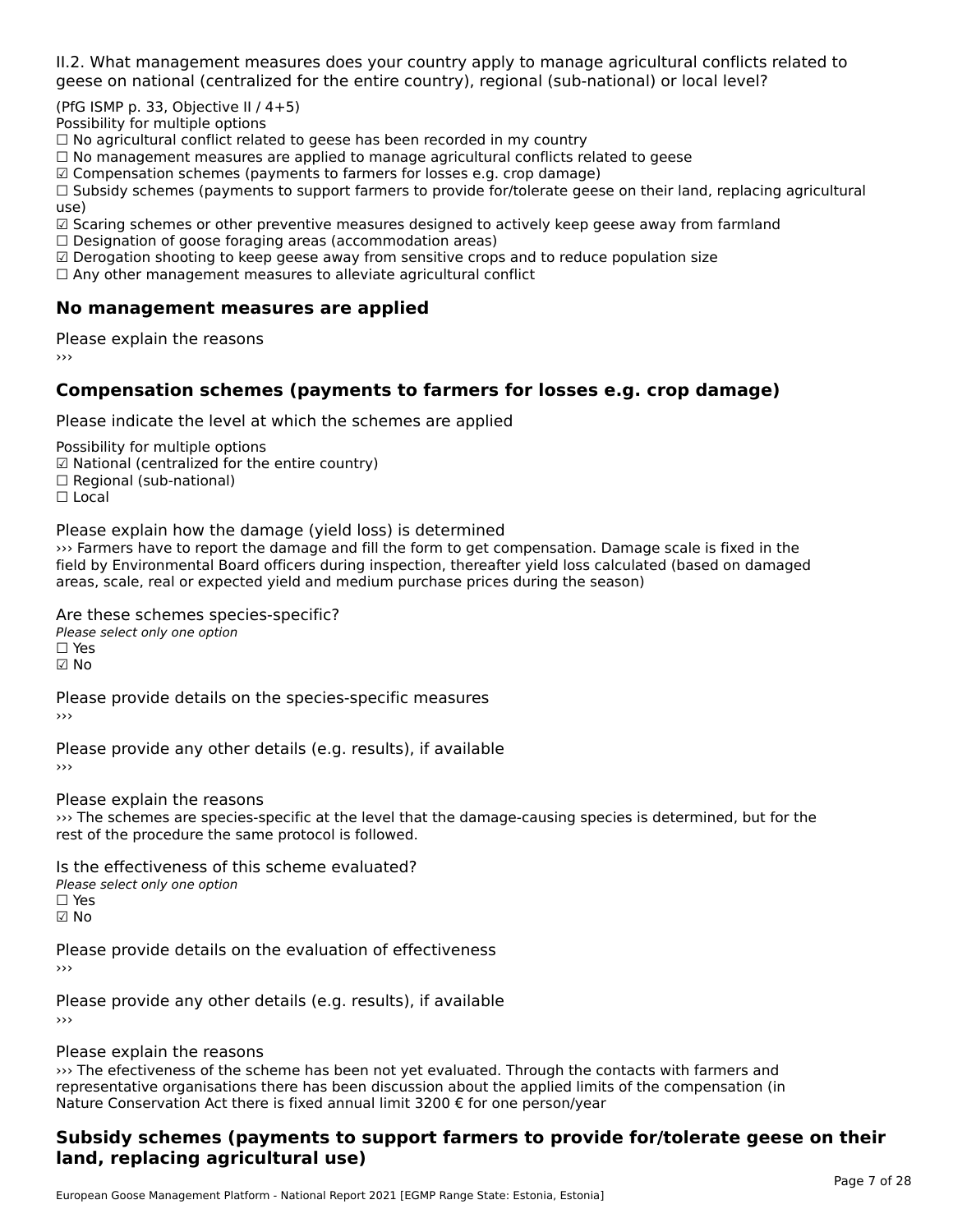Please indicate the level at which subsidy schemes are provided

Possibility for multiple options rossibility for multiple options<br>□ National (centralized for the entire country) □ Regional (sub-national)<br>□ Regional (sub-national)

Please provide details on the subsidy schemes

Are these schemes species-specific?ric criese serientes spec<br>Please select only one option ☐ Yes☐ No

Please provide details on the species-specific measures

Please provide any other details (e.g. results) if available

Please explain the reasons›››

Is the effectiveness of this scheme evaluated?Please select only one option ☐ Yesים<br>⊡ No

Please provide details on the evaluation of effectiveness ›››

Please provide any other details (e.g. results) if available

Please explain the reasons

#### **Scaring schemes or other preventive measures designed to actively keep geese awayfrom farmland**

Please indicate the level of the schemes

Possibility for multiple options гозывниу тог mattiple options<br>☑ National (centralized for the entire country)  $\Box$  Regional (sub-national) ☐ Local

Please provide details on the scaring schemes or other preventive measures ››› In order to be able to get compensation for goose damages at least some kind of scaring, to a reasonable extent, has to be done on the field. Different prevention measures (bird scarers, acoustic scarers etc) extent, has to be done on the neid. Direfent p<br>compensated 50 % by governmental scheme.

Is the effectiveness of this scheme evaluated? □ CIC CILCCLIVENC55 OF C<br>Please select only one option  $\Box$  Yes ☑ No

Please provide details on the evaluation of effectiveness

Please provide any other details (e.g. results) if available

Please explain the reasons

››› The efectiveness of the scheme has been not yet evaluated scientifically. Through the contacts with of the efectiveness of the scheme has been not yet evaluated scientifically. Through the contacts with<br>farmers it is quite widely agreed that this is an effective method to prevent at least some of the potential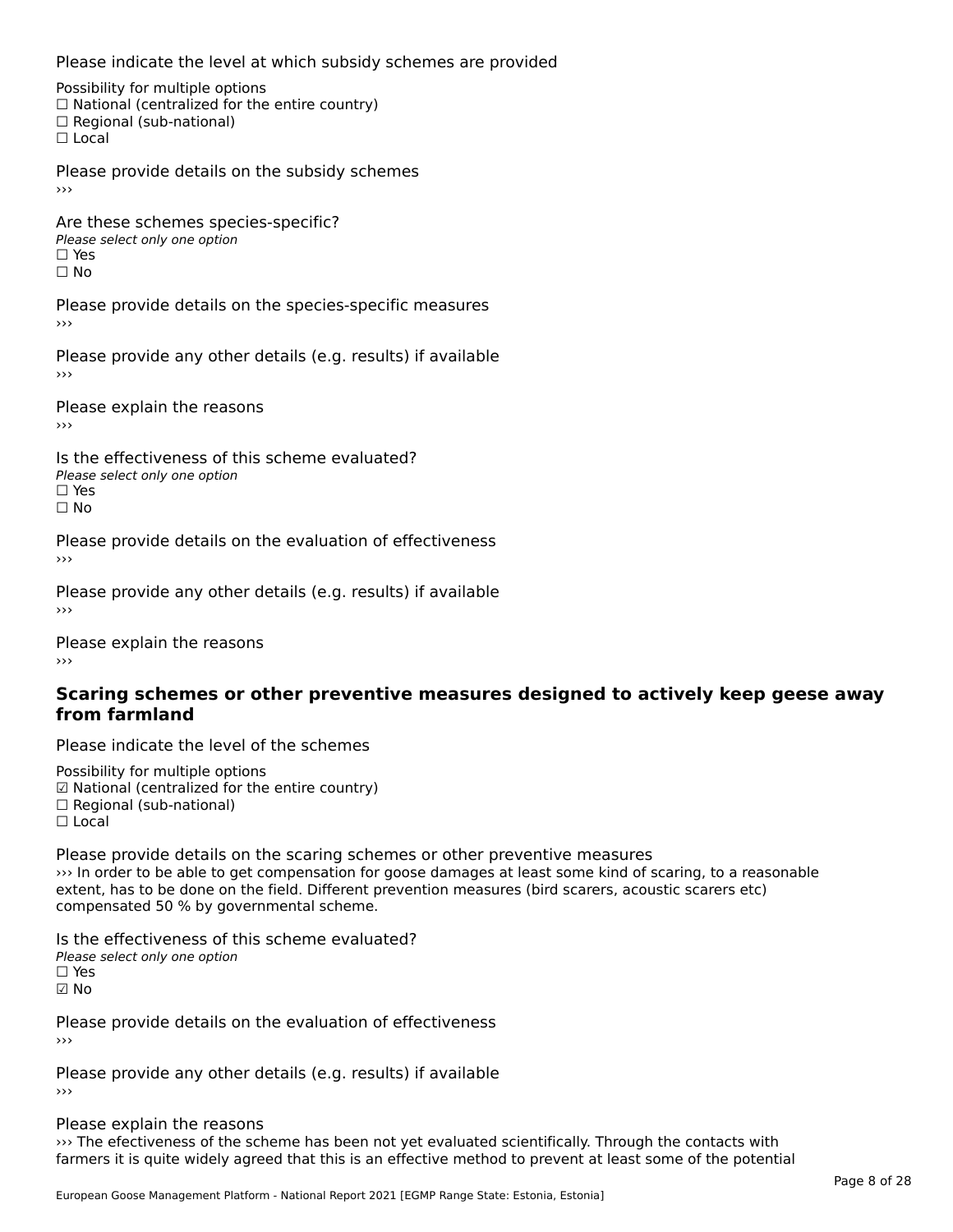damages.

# **Designation of goose foraging areas (accommodation areas)**

Please provide details on the foraging areas (accommodation areas)

Please indicate at which level the foraging areas are designated

Possibility for multiple options rossibility for multiple options<br>□ National (centralized for the entire country) □ National (centralized io<br>□ Regional (sub-national)

 $\Box$  Local

Is the effectiveness of accommodation areas evaluated?□ CITC CITCCITCITESS OF Q<br>Please select only one option □ Yes<br>□ No

Please provide details on the evaluation of effectiveness

Please provide any other details (e.g. results), if available

Please explain the reasons ›››

### **Derogation shooting to keep geese away from sensitive crops and to reduce population size**

Please provide species-specific details on the derogation shooting

››› Derogation shooting of barnacle geese, greater white-fronted geese and canada geese to prevent we belogation shooting or barriacle geese, greater white-fronted geese and canada geese to prevent<br>considerable damage to crops (but not allowed on grasslands and Natura areas, also not for the breeding population of barnacle goose) was allowed in selected 5 counties in eastern and northern Estonia during two<br>population of barnacle goose) was allowed in selected 5 counties in eastern and northern Estonia during two weeks on early April 2021. Derogation shooting is administrated by Environmental Board. Derogation shooting weeks on early Apm 2021. Derogativ<br>has been suspended by court order.

Please indicate the application level of the derogation shooting

Possibility for multiple options rossibility for multiple options<br>□ National (centralized for the entire country) □ National (centralized io<br>☑ Regional (sub-national) ⊠ Regio<br>☑ Local

Is the effectiveness of derogation shooting evaluated? Please select only one option ☑ Yes☐ No

Please provide details on the evaluation of effectiveness

››› Only farmers who experience severe problems on crop fields with geese can apply electronically for a For the shoot under derogation. Derogation shooting is limited in space, field type, number of shooted license to shoot under derogation. Derogation shooting is limited in space, field type, number of shooted geese per hela/per day, number of humers per held. Each humed specifien photographed and results reported per day. Rare geese species are being monitored at the same time.

Please provide any other details (e.g. results), if available

Please explain the reasons

# **Any other management measures taken to alleviate agricultural conflicts**

Please provide details on the management measures that are taken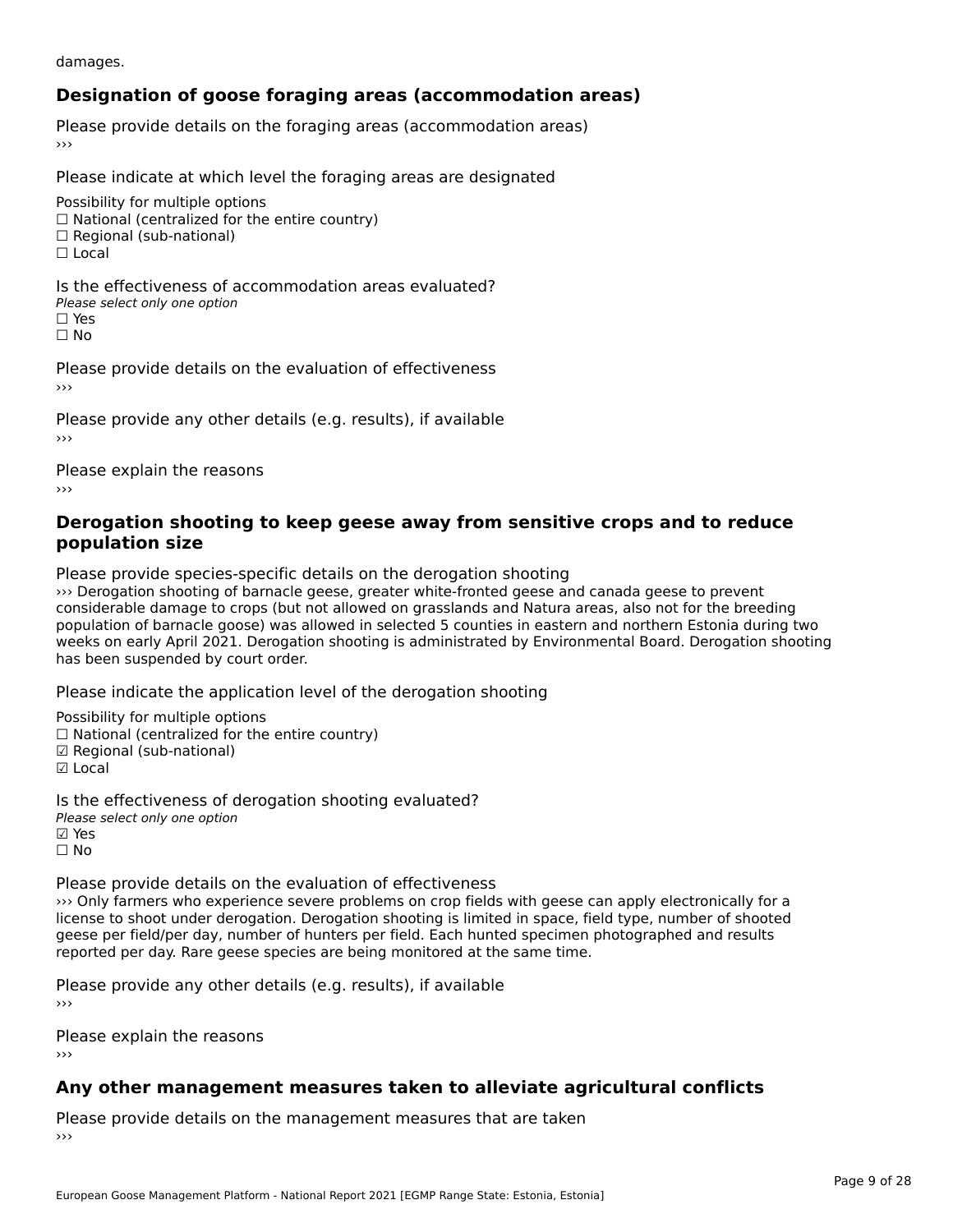#### Please indicate the level of the measures

Possibility for multiple options rossibility for multiple options<br>□ National (centralized for the entire country) □ Regional (sub-national)<br>□ Regional (sub-national)

Are these measures species-specific?**Please select only one option** 

☐ Yesים וכ<br>⊡ No

Please give details on the species-specific measures

Please provide brief details (attach file or provide weblink)

Please explain the reasons›››

Is the effectiveness of these measures evaluated?□ CITC CITCCLIVERESS OF C<br>Please select only one option □ Yes<br>□ No

Please provide details on the evaluation of effectiveness

Please provide any other details (e.g. results), if available ›››

Please explain the reasons

II.3. Has your country developed new or adjusted existing legislation to facilitate the implementation of

(TBG ISSMP; PfG ISSMP)

Please select only one option ☐ Yes

☐ The legislation has been reviewed and no need to adjust existing or develop new legislation has been identified  $\Box$  The regislation has been reviewed and no need to adjust existing or develop hew regislation has been identify and  $\Box$  No, but the development of new or adjustment of existing legislation is currently under political ☑ No, but the development of new or adjustment of existing legislation is currently under technical discussion ⊠ No, but the development of new or adjustment or existing regislation is currently under technical discussion<br>□ The legislation has not been reviewed yet for any possible need of adjustment or development of new legisla ☐ Other

Please provide details on the new legislation or the adjustments to existing legislation and the issues addressed

›››

Please attach the legislation

Please indicate if you have used the Guidance on Implementation of AHM through Domestic Legal Regulations (adopted at EGM IWG3)Please select only one option☐ Yes☐ No

Please explain what other guidance has been used instead

Please provide details

Is there an anticipated date to conclude considerations related to development or adjustment of legislation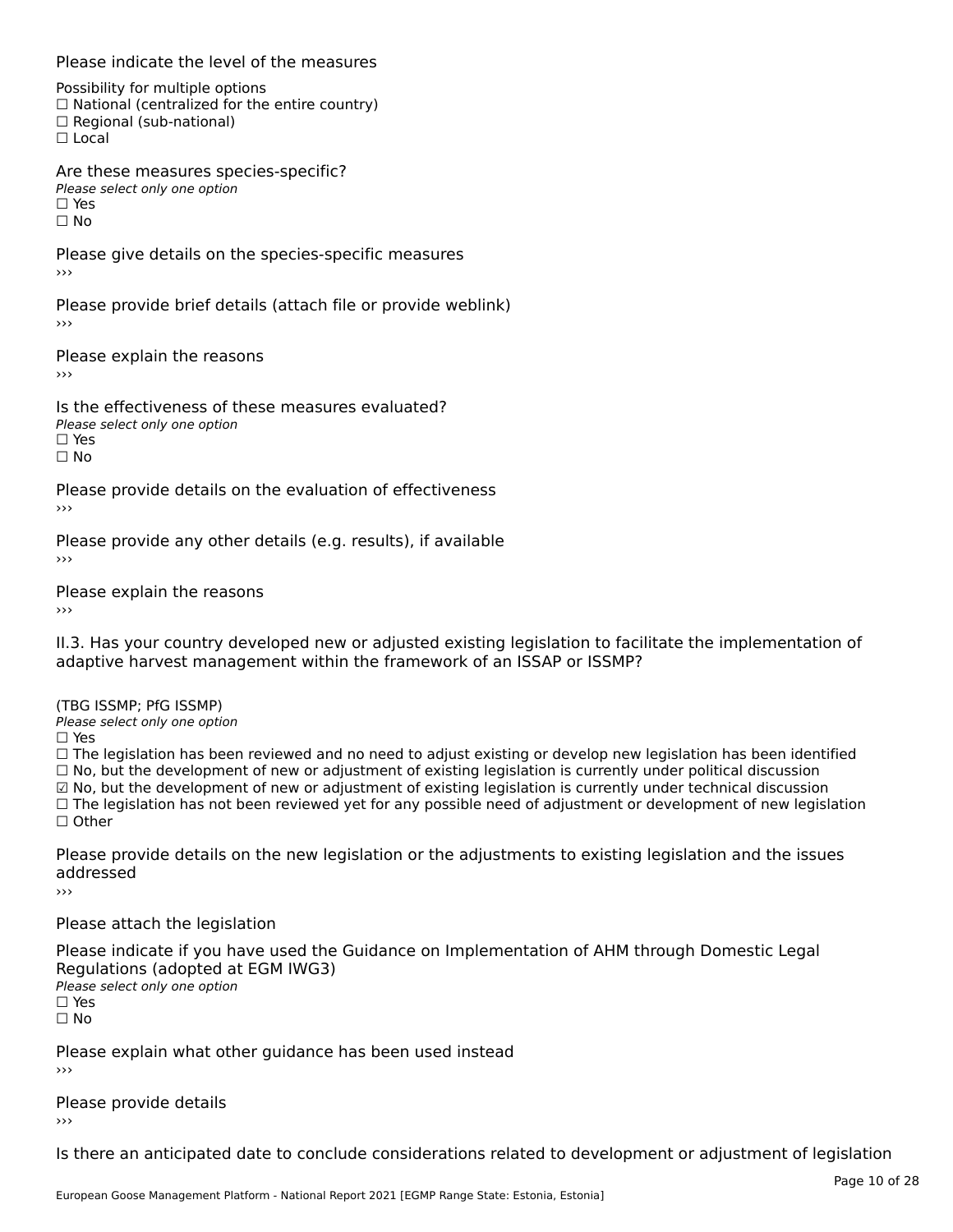related to AHM within your country  $\rightarrow$ 

Is there an anticipated date to conclude considerations related to development or adjustment of legislation Fracture to Army within your country  $\rightarrow$ 

Please explain the reasons  $\rightarrow$   $>$ 

Please specify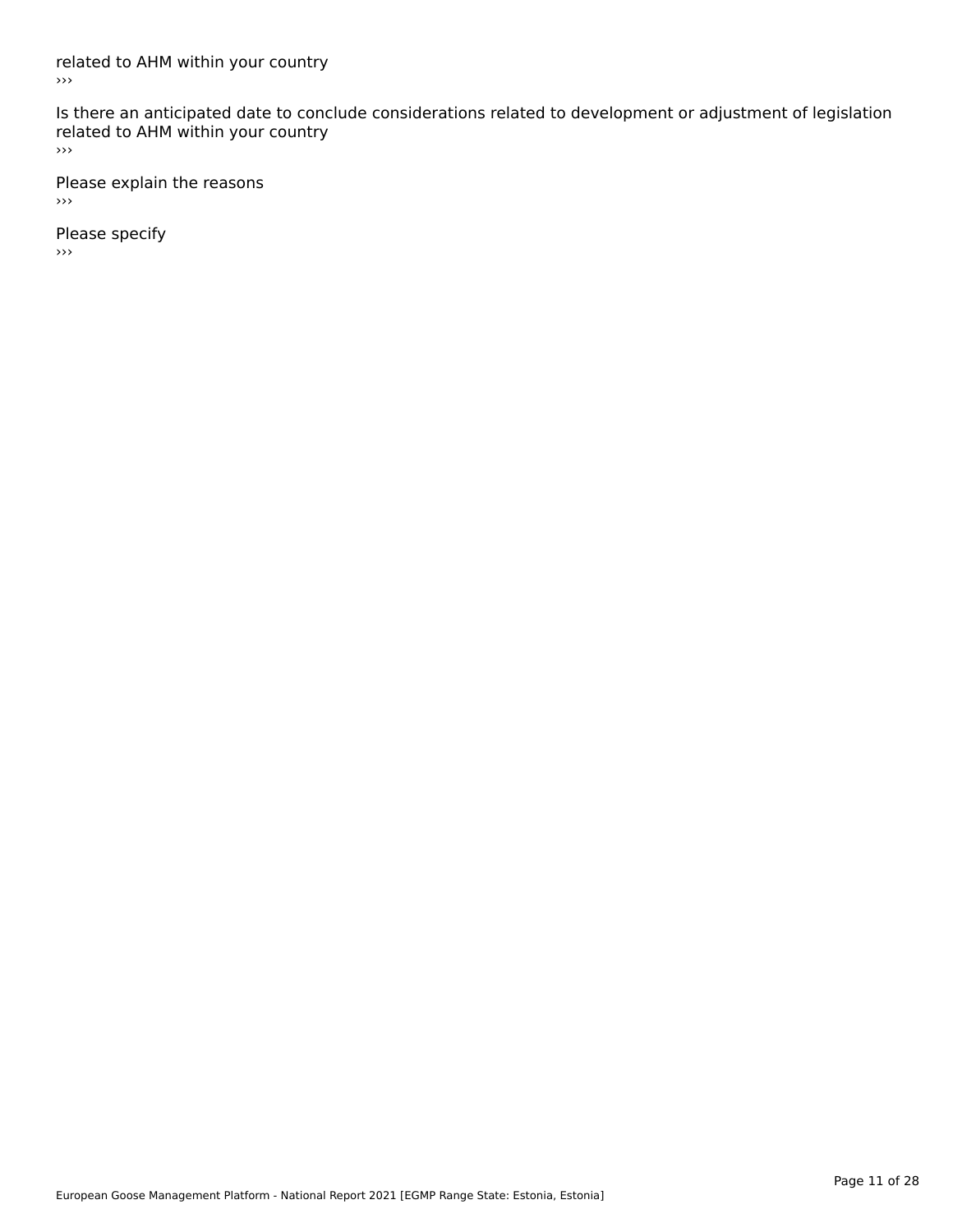# **III. Pink-footed Goose International Species Management Plan (PFG**III. FII<br>ICMAD)

### **Praticipating Range States: Belgium, Denmark, the Netherlands, Norway**

### **General Implementation**

III.1. Does your country have a national (centralized for the entire country), regional (sub-national) or local

(PfG ISMP, p. 29; Objective II+IV/6) Please select only one option *riease select only one option*<br>□ Yes, adopted and being implemented  $\Box$  ies, adopted and being implemented<br> $\Box$  Yes, adopted but not being implemented  $\Box$  A plan(s) is/are being developed ☑ No

Please indicate the level of the plan

Possibility for multiple options rossibility for multiple options<br>□ National (centralized for the entire country) □ National (centralized io<br>□ Regional (sub-national) ☐ Local

#### **National management plan**

Please indicate the date of adoption

**National Management Plan** 

Please indicate by whom the plan was adopted

**National** Management Plan

Please provide details about the implementing agency

**National** Management Plan

Please provide a reference to the plan

**National** Management Plan

Please provide a main contact

**National** Management Plan

Does the management plan/s promote recreational uses such as tourism and hunting?

(PfG ISMP, p. 33, Objective II+IV/6) Please select only one optionPlease select only one option  $\square$  Yes ☐ No

Please provide more details on the activities›››

Please indicate the economic, cultural and other value of the recreational activities at national level

Please explain the reasons ›››

# **Regional management plan**

In case of various management plans, please upload a document or table listing all the management plans, $\frac{1}{2}$  case of various management plans, please uploa including the details required in the sections below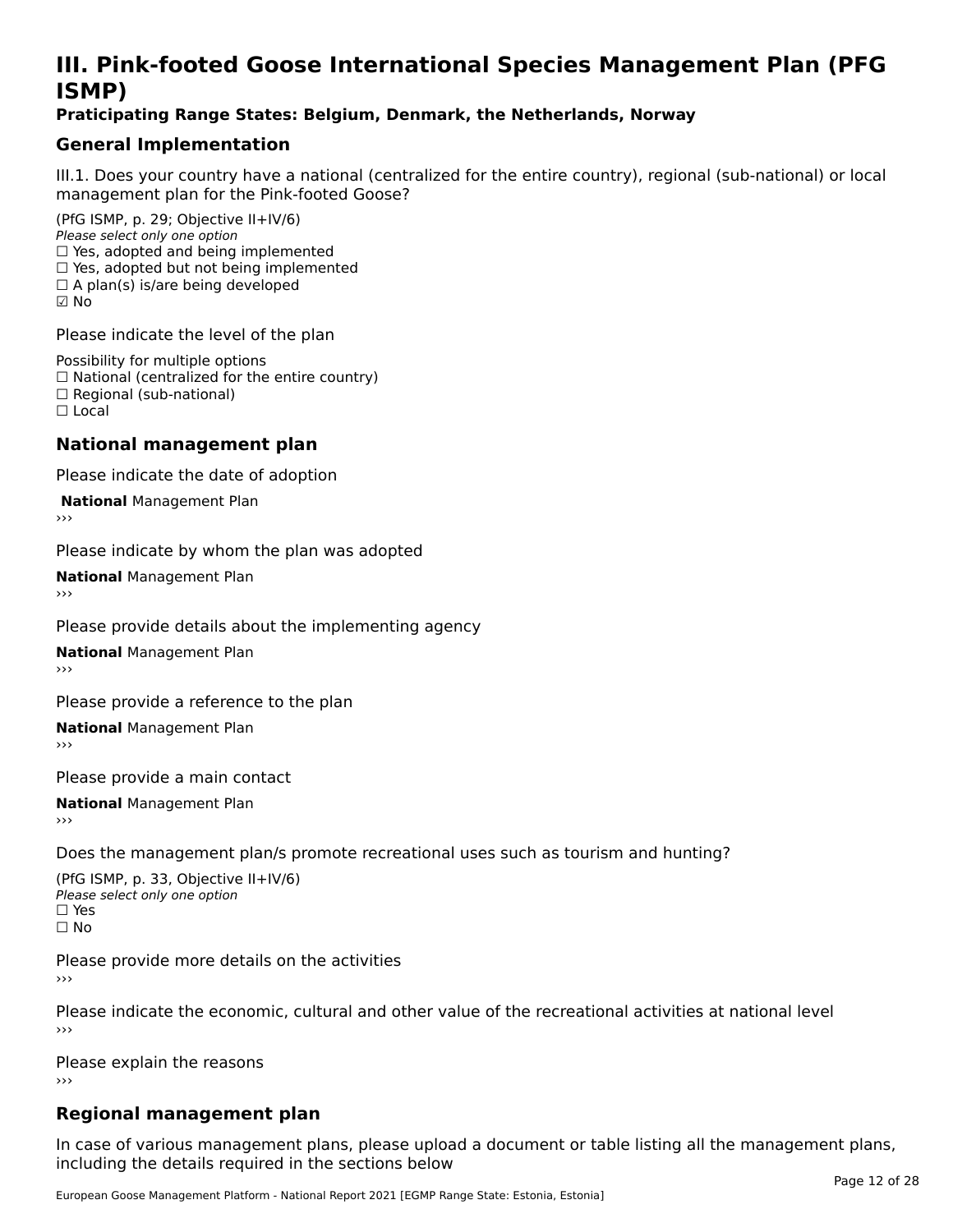›››

Please indicate the region the plan encompasses **Regional** Management Plan Please indicate the date of adoption

**Regional** Management Plan

Please indicate by whom the plan was adopted

**Regional** Management Plan

Please provide details about the implementing agency

**Regional** Management Plan

Please provide a reference to the plan

**Regional** Management Plan

Please provide a main contact

**Regional** Management Plan

Does the management plan promote recreational uses such as tourism and hunting?

(PfG ISMP, p. 33,Objective II+IV/6) ∩∩ וויוכו פון<br>Please select only one option<br>□ Yes □ Yes<br>□ No

Please provide more details on the activities ›››

Please indicate the economic, cultural and other value of the recreational activities at regional level

Please explain the reasons ›››

# **Local management plan**

In case of various management plans, please upload a document or table listing all the management plans, in case or various management plans, please uploa<br>including the details required in the sections below ›››

Please indicate the area the plan encompasses

**Local** Management Plan

Please indicate the date of adoption

**Local** Management Plan›››

Please indicate by whom the plan was adopted

**Local** Management Plan

Please provide details about the implementing agency

**Local** Management Plan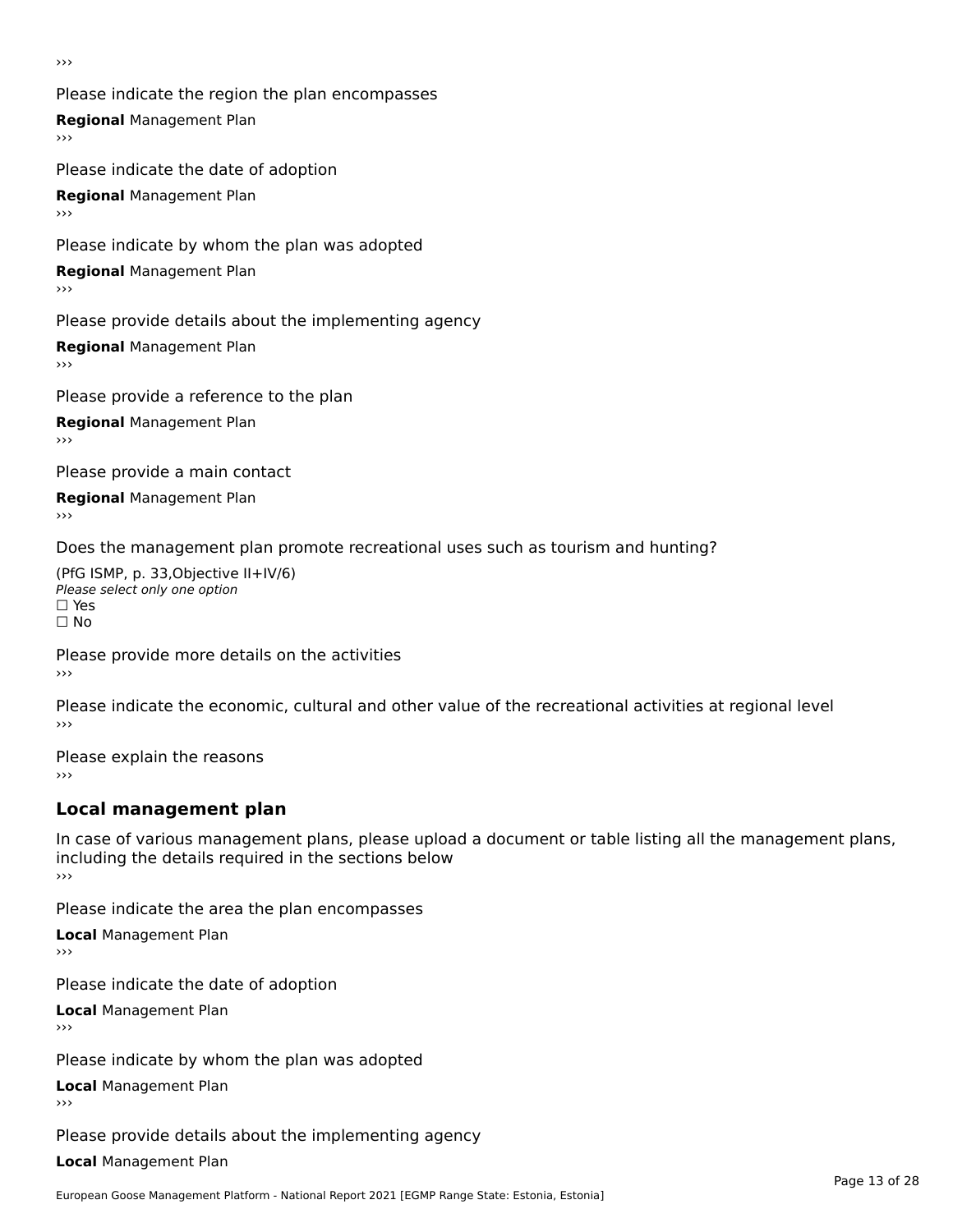›››

### Please provide a reference to the plan

**Local** Management Plan

Please provide a main contact

**Local** Management Plan

Does the management plan promote recreational uses such as tourism and hunting?

(PfG ISMP, p. 33, Objective II+IV/6) Please select only one option☐ Yes☐ No

Please provide more details on the activities

Please indicate the economic, cultural and other value of the recreational activities at local level

Please explain the reasons ›››

Please indicate the level of the plan ∩ease marcate the lever of the plan<br>□ National (centralized for the entire country) □ National (centralized io<br>□ Regional (sub-national) ☐ Local

### **National management plan**

Please indicate the date of adoption

National management plan

Please indicate by whom the plan was adopted

National management plan

Please provide details about the implementing agency

National management plan

#### Please provide a reference to the plan

National management plan

Please provide a main contact

National management plan

# **Regional management plan**

Please indicate the region the plan encompasses Regional management plan

Please indicate the date of adoption

Regional management plan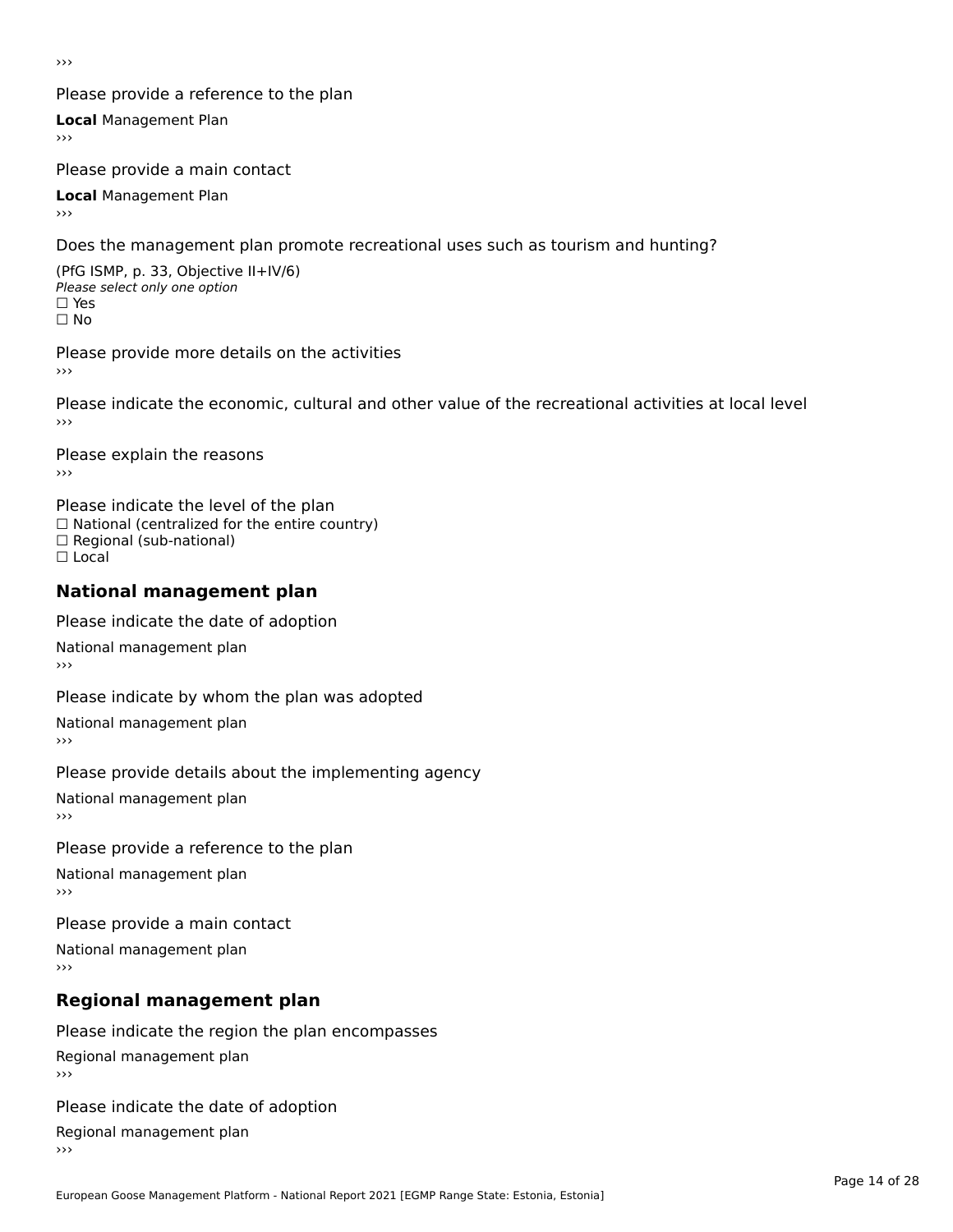#### Please indicate by whom the plan was adopted

Regional management plan

#### Please provide details about the implementing agency

Regional management plan

Please provide a reference to the plan Regional management plan

Please provide a main contact Regional management plan

### **Local management plan**

Please indicate the area the plan encompasses

Local management plan $\overline{\phantom{a}}$  $\rightarrow$   $>$ 

Please indicate the date of adoption

Local management plan $\overline{v}$ 

Please indicate by whom the plan was adopted Local management plan›››

Please provide details about the implementing agency

Local management plan $\overline{v}$ 

Please provide a reference to the plan

Local management plan›››

Please provide a main contact

Local management plan $\overline{v}$ 

In case of various management plans, please upload a document or table listing all the management plans,in case or various management plans, please upload including the details required in the sections above<br>>>>

Are the management plan/s promoting recreational uses such as tourism and hunting?

(PfG ISMP, p. 33, Objective II+IV/6) Please select only one option☐ Yes☐ No

Please provide more details on the planned activities

Please explain the reasons›››

Please indicate why the plan is not being implemented›››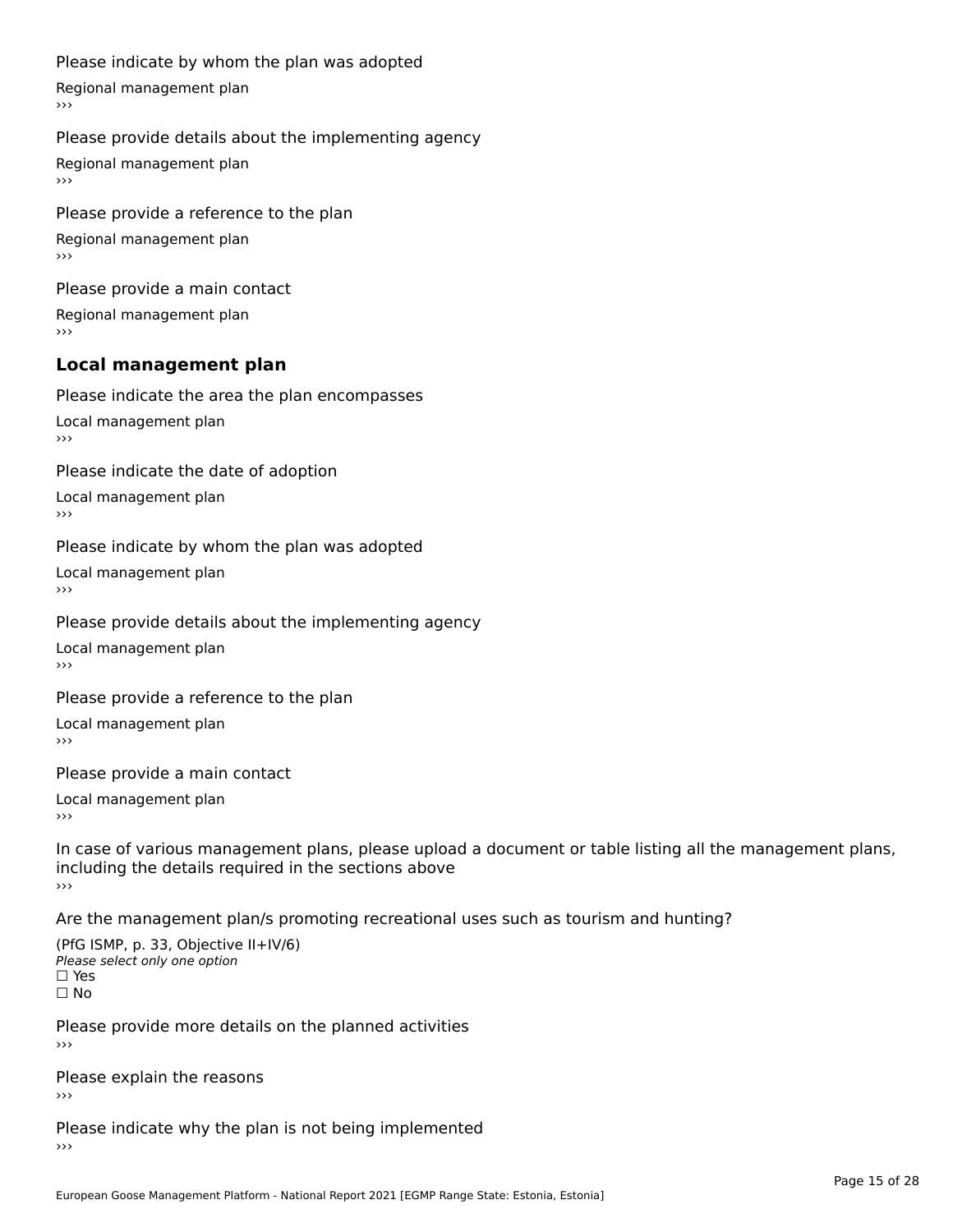Please indicate the timeline for the finalization of the plan›››

Please indicate when it is expected to be adopted

Please indicate the level of the plan(s) (National, regional, local)

Please explain the reasons›››

Field for additional information on management plan/s (optional)

III.2. Has your country established a working group to support the implementation of the PfG ISMP?

(PfG ISMP, p. 29, Objective I+II+II+IV/1)Please select only one option □ Yes, a working group has been established □ Tes, a working group has been established<br>□ The establishment of a working group is under consideration

Please indicate the type of working group that has been established

Possibility for multiple options  $\Box$  National (centralized for the entire country)  $\Box$  Regional (sub-national)  $\Box$  Local

#### **National working group**

Please indicate the date of establishment›››

Please list the working group members and coordinator ›››

Please provide details about the functions of the working group ›››

Please provide a main contact ›››

# **Regional working group**

In case of multiple regional working groups, please upload a document or table listing all the working In case of multiple regional working groups, please upload a<br>groups, including the details required in the sections below ›››

Please indicate the region the working group services ›››

Please indicate the date of establishment ›››

Please list the working group members and coordinator ›››

Please provide details about the functions of the working group ›››

Please provide a main contact ›››

# **Local working group**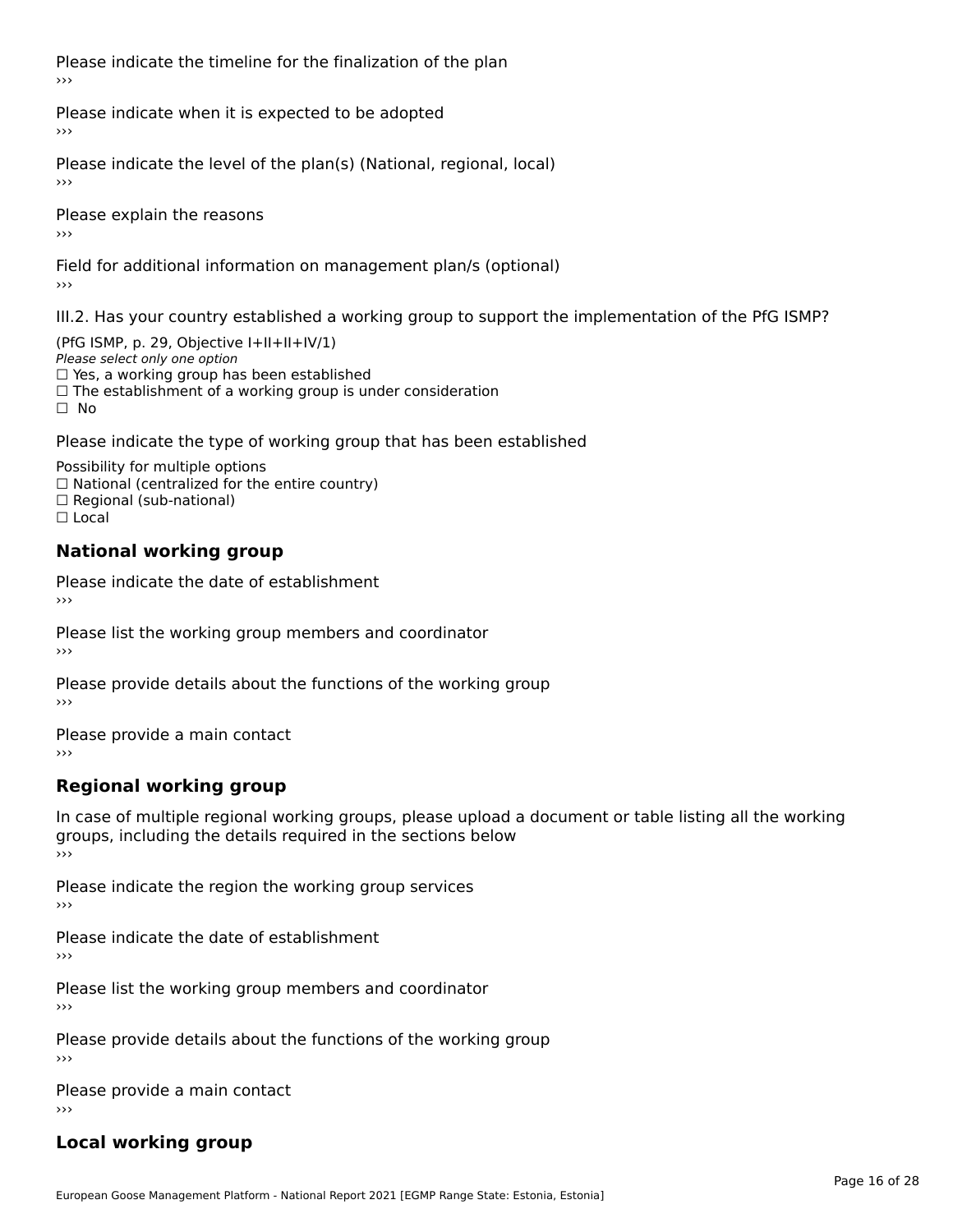In case of multiple local working groups, please upload a document or table listing all the working groups, including the details require in the sections above<br>>>>

Please indicate the area the working group services ›››

Please indicate the date of establishment ›››

Please list the working group members and coordinator ›››

Please provide details about the functions of the working group ›››

Please provide a main contact

›››

Please indicate by when a decision on the establishment will be taken

Please indicate which existing structure or capacity is responsible for the implementation of the PfG ISMP instead

Field for additional information on working group (optional)

### **Objective I. Maintain a sustainable and stable Pink-footed Goose population and its range**range

III.3. Have key sites for the Pink-footed Goose been identified in your country?

(PfG ISMP, p. 32, Objective I/4)Please select only one option ☐ Yes□ Yes<br>□ No

Please upload an Excel table and include specific information for each site on the following items

- $1 \quad \alpha$
- 2 Site
- 2 Site<br>3 Size (ha)

د حدد una<br>4 Location (decimal geographic coordinates; and separately upload a map indicating roost and main foraging areas 4 Location<br>if possible)

- 5 Main habitat types
- 6 Has this site been afforded appropriate designation status at international levels (e.g. Ramsar site, SPA, etc.)? 6. Bestweetter status
- 6a Designation status<br>6b Date of designation
- 
- 6c Any other relevant information
- 7 Has this site been afforded appropriate protected area status at national levels? 7a Designation status
- 7a Designation status<br>7b Date of designation
- 
- 7c Any other relevant information
- 8 Does a management plan exist that address the conservation requirements of pink-footed geese?
- 8a Provide brief details e.g. about the hunting regulations and other management regimes ›››

Please explain the reasons

III.4. Are measures being taken to restore and/or rehabilitate Pink-footed Geese roosting and/or feeding habitats?

 $(PCI GMP, p. 33, Qb)$  is the I+II/7) Possibility for multiple optionsPossibility for multiple options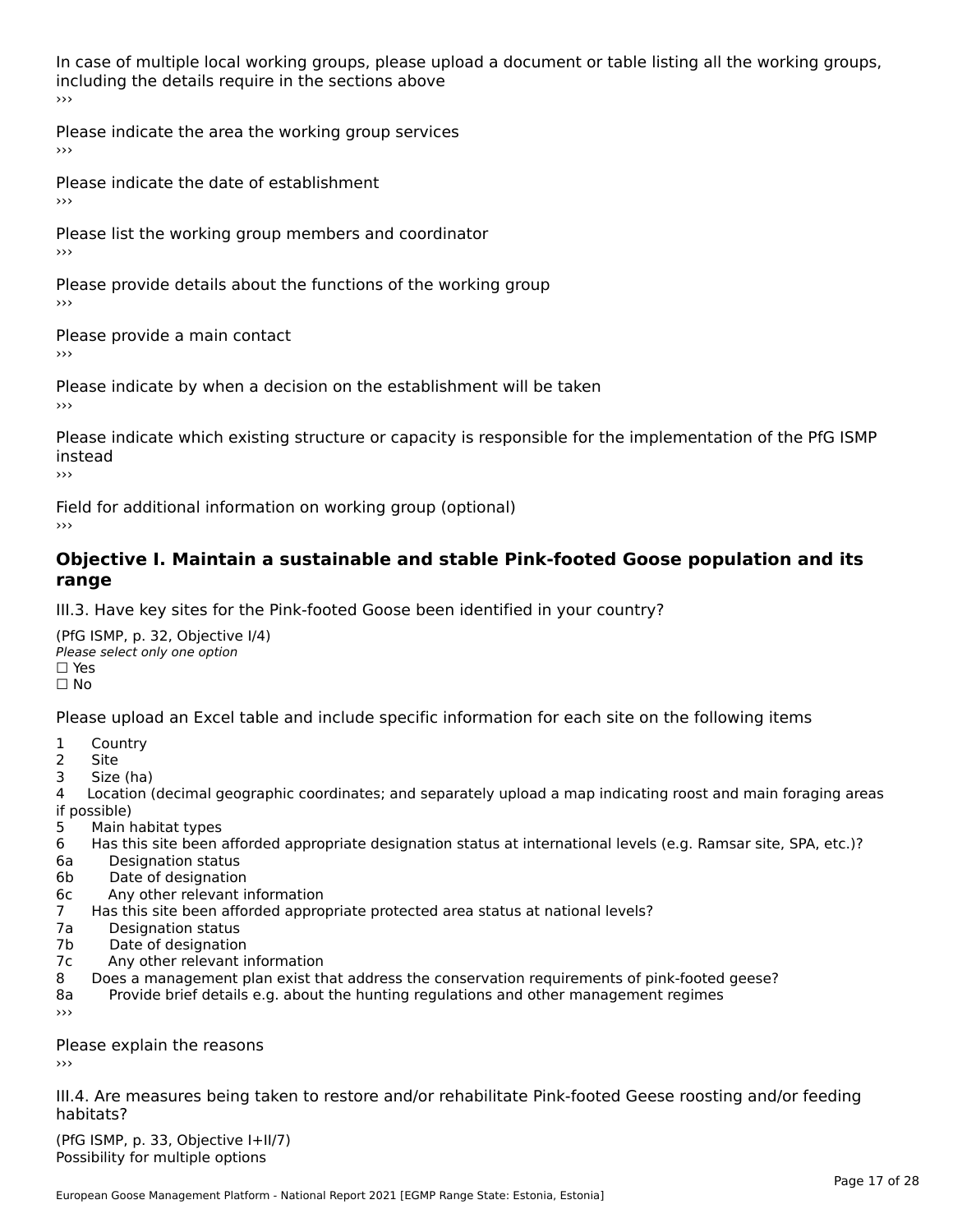☐ In staging areas □ in staging areas<br>□ In the wintering areas ☐ Not relevant

# **In the staging areas**

Please provide brief details, listing sites and measures ›››

#### **In the wintering areas**

Please provide brief details, listing sites and measures ›››

Please explain the reasons

III.5. Has a programme for prevention of Pink-footed Goose breeding on mainland been developed and

(PfG ISMP, p. 31, Objective I+II+II/2)

**[only for Norway]**

Please select only one option riease select only one option<br>□ Yes, the programme is being implemented

 $\Box$  ies, the programme is being implemented to date  $\Box$  Yes, but the programme is not being implemented to date

 $\Box$  No, but a programme is under development

Please provide information on measures taken to date

Please provide results, if available

Please provide brief details on the measures and timeline of the programme›››

Please explain why it has not been implemented

Please provide brief details and expected date of enacting it

Please provide details on any other relevant activities undertaken, if any›››

### **Keep agricultural conflicts to an acceptable level**

III.6. Are agricultural conflicts related to Pink-footed Geese (e.g. crop damage) currently at an acceptable

(PfG ISMP, p. 33, Objective II / 4+5)Please select only one option ☐ Yes☐ No

Please indicate how these conflicts are being addressed

Please indicate how these conflicts are being addressed›››

Please provide further details, as necessary ›››

#### **Objective III. Avoid increase in tundra vegetation degradation on the breeding range**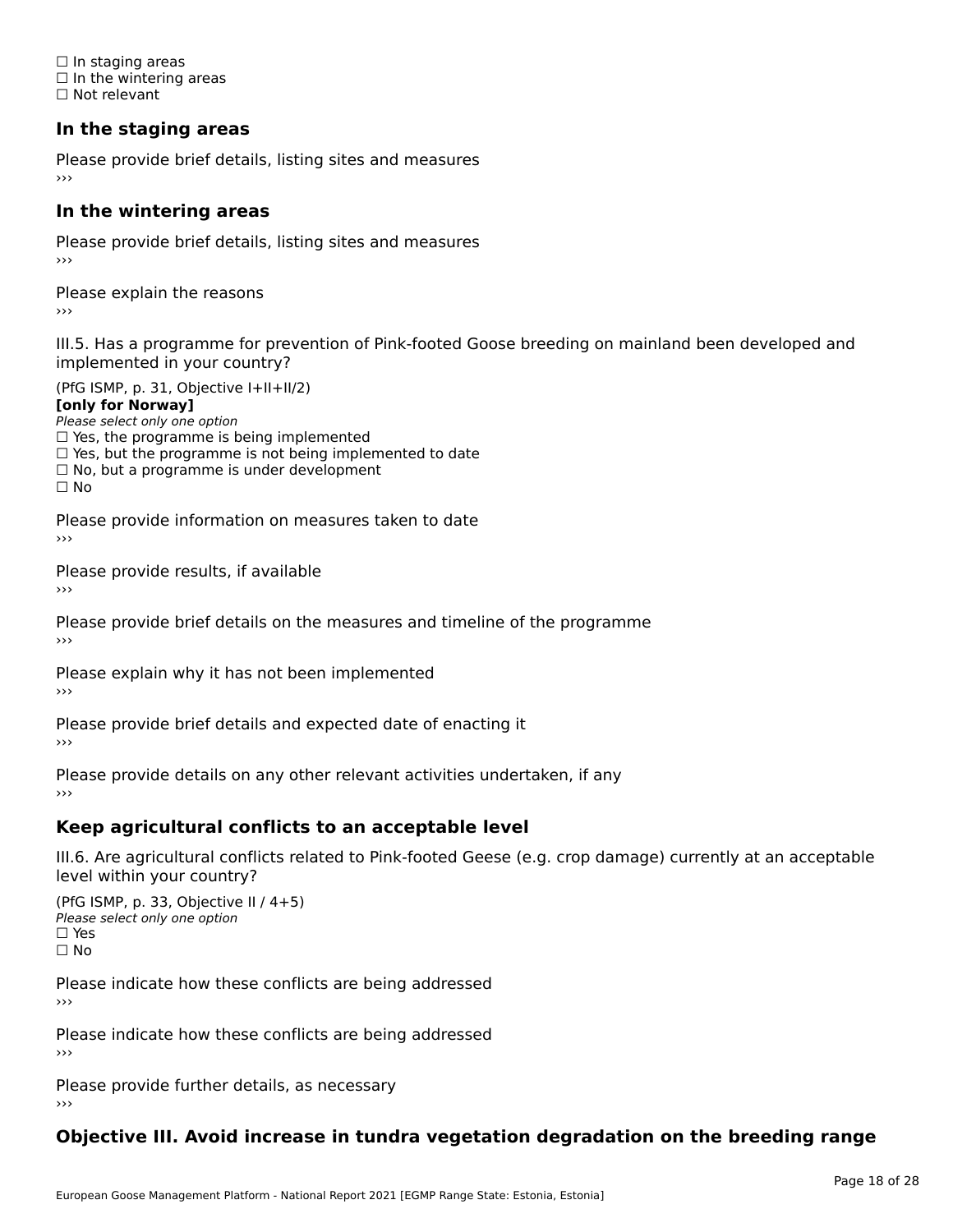III.7. Is the extent of arctic tundra degradation on Svalbard caused by the Pink-footed Goose monitored?

(PfG ISMP, p. 33-34, Objective III /8) **[only for Norway] Please select only one option** □ Yes<br>□ No

Please provide details on the type of monitoring activities (who is conducting them and how they are conducted)›››

Is there an increase in the level of degradation of the arctic tundra? □ CitCre dir increduce in c<br>Please select only one option □ Yes<br>□ No

Please provide any results or evidence

Please provide any results or evidence

Please explain the reasons›››

### **Objective IV. Allow for recreational use that does not jeopardize the population**

III.8. Does your country promote and/or implement (in the past three years) any national or regional (sub $m.0.168$  your country promove and/or miplement (in the past time years) any national or national) hunting-related campaigns, training programmes and/or management activities ?

(PfG ISMP, p. 31, Objective VI/3) **[only Norway and Denmark]** Possibility for multiple options ☐ Wise use hunting practices  $\Box$  wise use numing practices<br> $\Box$  Best practices to reduce crippling rates □ Best practices to reduce crippinig rates<br>□ Self-organization and coordination of local hunting □ Sen-organization and coordination or local nunting<br>□ No campaigns, programmes or activities have been implemented

# **Wise use hunting practices**

Please provide brief details (attach files or provide web links, if available) ›››

### **Best practices to reduce crippling rates**

Please provide brief details (attach files or provide web links, if available)

### **Self-organization and coordination of local hunting**

Please provide brief details (attach files or provide web links, if available)

Please explain the reasons›››

### **Optionally, please provide any other information related to the implementation of the PfG ISMP**

Please provide further information here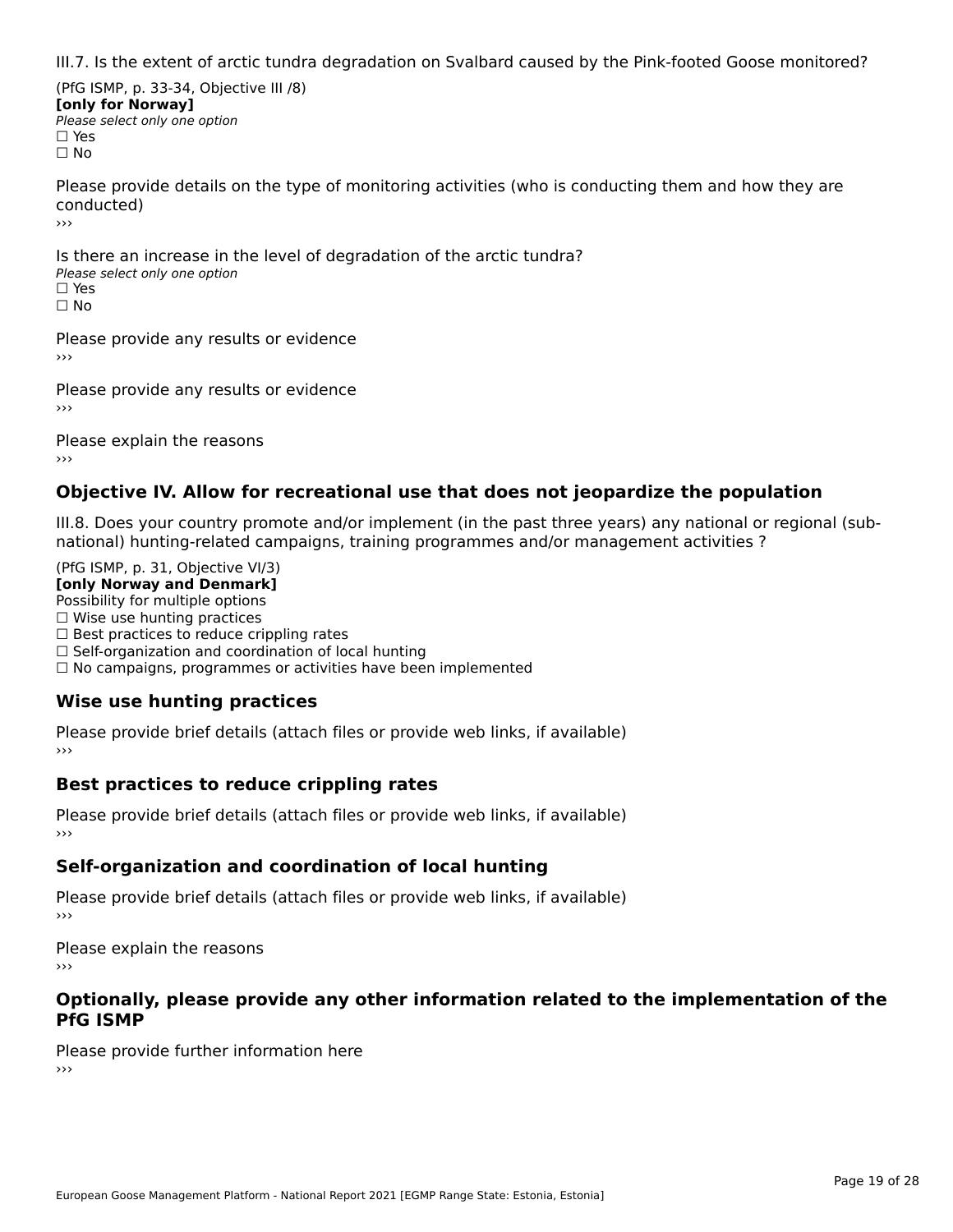#### **IV. Sub-section A: Taiga Bean Goose International Single Species Action Plan (TBG ISSAP) - Eastern 1 Management UnitAction Plan (TBG ISSAP) - Eastern 1 Management Unit**

Participating Range States**: Belarus, Estonia, Germany, Latvia, Ukraine** 

### **Objective 1. Increase survival rate of adults**

### **Result 1.1 Legal harvest does not jeopardize an increase of adult survival rates**

IV.1. Has your country developed and adopted legislation for the closure of hunting of TBG to allow for TBG IV.1. Thas your country developed and add<br>to pass before goose hunting is opened?

(activity 1.1.1.1 Workplan for the implementation of non-AHM related actions (2018-2020) agreed at the 3rd EGM IWG meeting in Leeuwarden, the Netherlands in June 2018)

#### [all Participating Range States]

Please select only one option ☐ Yes, developed and adopted☐ Yes, developed but not adopted

 $\square$  ies, developed but not adopted

Please describe what legislation has been developed

Please indicate when it was adopted

Please indicate how the legislation is enforced

Please describe what legislation has been developed

Please indicate the timeframe when the legislation is expected to be adopted

Please explain the reasons

#### **IV.2. Please indicate how you are improving the knowledge of the occurrence of TBGon sub-species level in your country**on sub-species level in your country

on sub-species fever in your country<br>(activity 1.1.1.2 Workplan for the implementation of non-AHM related actions (2018-2020) agreed at the **Brd EGM IWG meeting in Leeuwarden, the Netherlands in June 2018)** 

#### [all Participating Range States]

IV.2.1. Ensuring national monitoring at all known key sites <del>■ Western Chroning</del> Hational<br>Please select only one option ☑ No

Please describe the activities undertaken

Please list the key sites where monitoring activities are being undertaken

Please provide relevant documents or weblinks

Please explain the reasons

›››

IV.2.2. Providing identification training to people carrying out the monitoring activities Please select only one option<br>□ Yes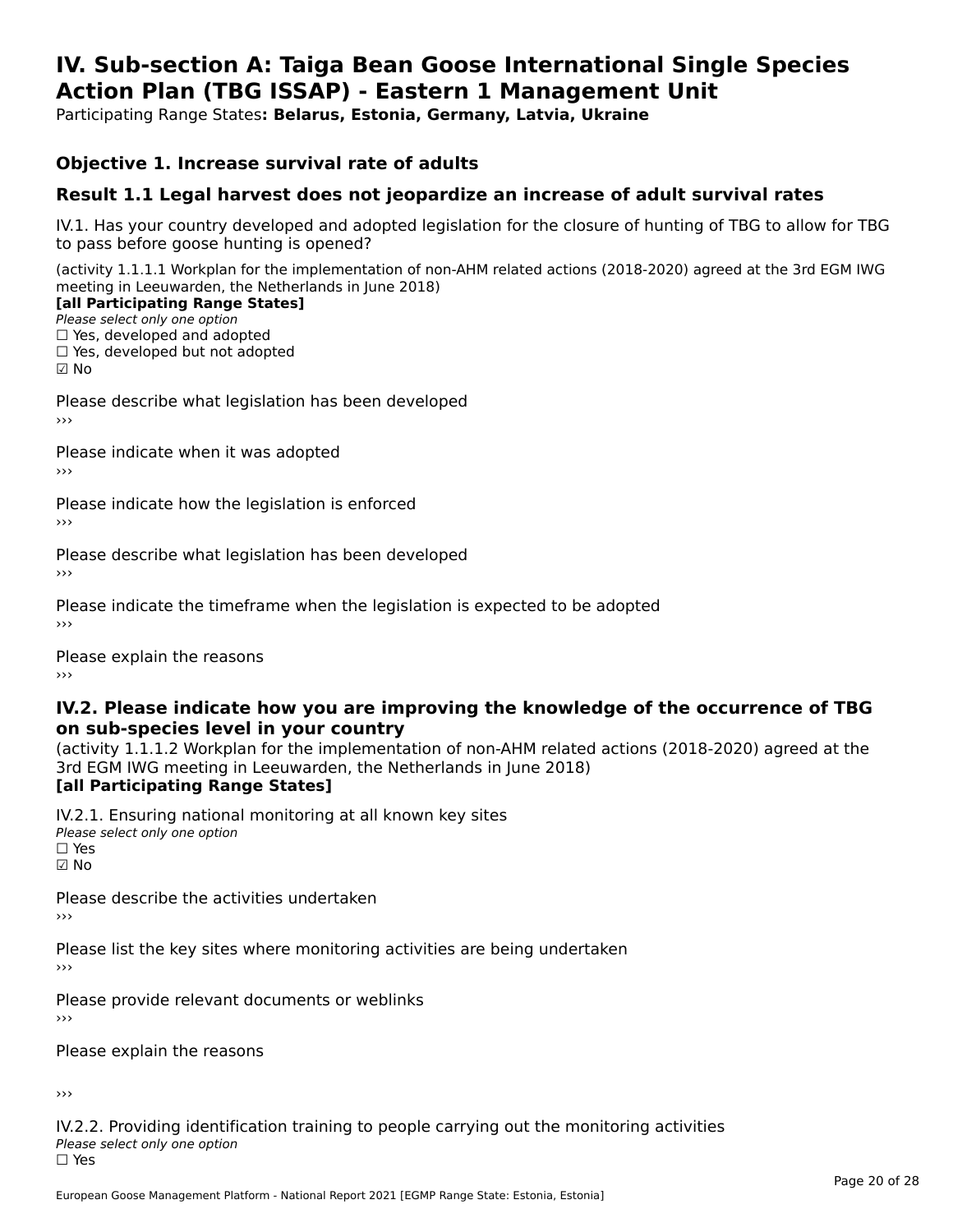☑ No

Please describe the activities undertaken›››

Please provide relevant identification materials or weblinks, if available

Please explain the reasons

IV.2.3. Providing equipment to people carrying out the monitoring activities Please select only one option ☐ Yes☑ No

Please describe the activities undertaken›››

Please provide relevant documents or weblinks

Please explain the reasons ›››

IV.2.4. Carrying out a satellite/GPS tagging project on TBG in the wintering/staging areas <del>∩</del><br>Please select only one option ☑ No

Please describe the activities undertaken›››

Please provide relevant documents or weblinks

Please explain the reasons

IV.2.5. Any other relevant activities Please select only one option ☐ Yes□ Yes<br>□ No

Please describe the activities undertaken›››

Please provide relevant documents or weblinks

# **Result 1.2 Illegal harvest is reduced to non-significant levels**

IV.3. Does your country implement an awareness-raising campaign for hunters to complement necessary rv.5. Does your court<br>legislation changes?

(activity 1.2.2.1 Workplan for the implementation of non-AHM related actions (2018-2020) agreed at the 3rd EGM IWG meeting in Leeuwarden, the Netherlands in June 2018)

### **[Only for Belarus and Ukraine]**

Please select only one option

riease select only one option<br>□ Yes, an awareness-raising campaign is being implemented<br>□ Yes, an awareness-raising campaign is under development

□ No, but an awareness-raising campaign is under development<br>□ N。

 $\Box$  No

Please indicate who is involved in the implementation (e.g. national NGOs, research institutes, etc.)

Please provide brief details about the activities that are being implemented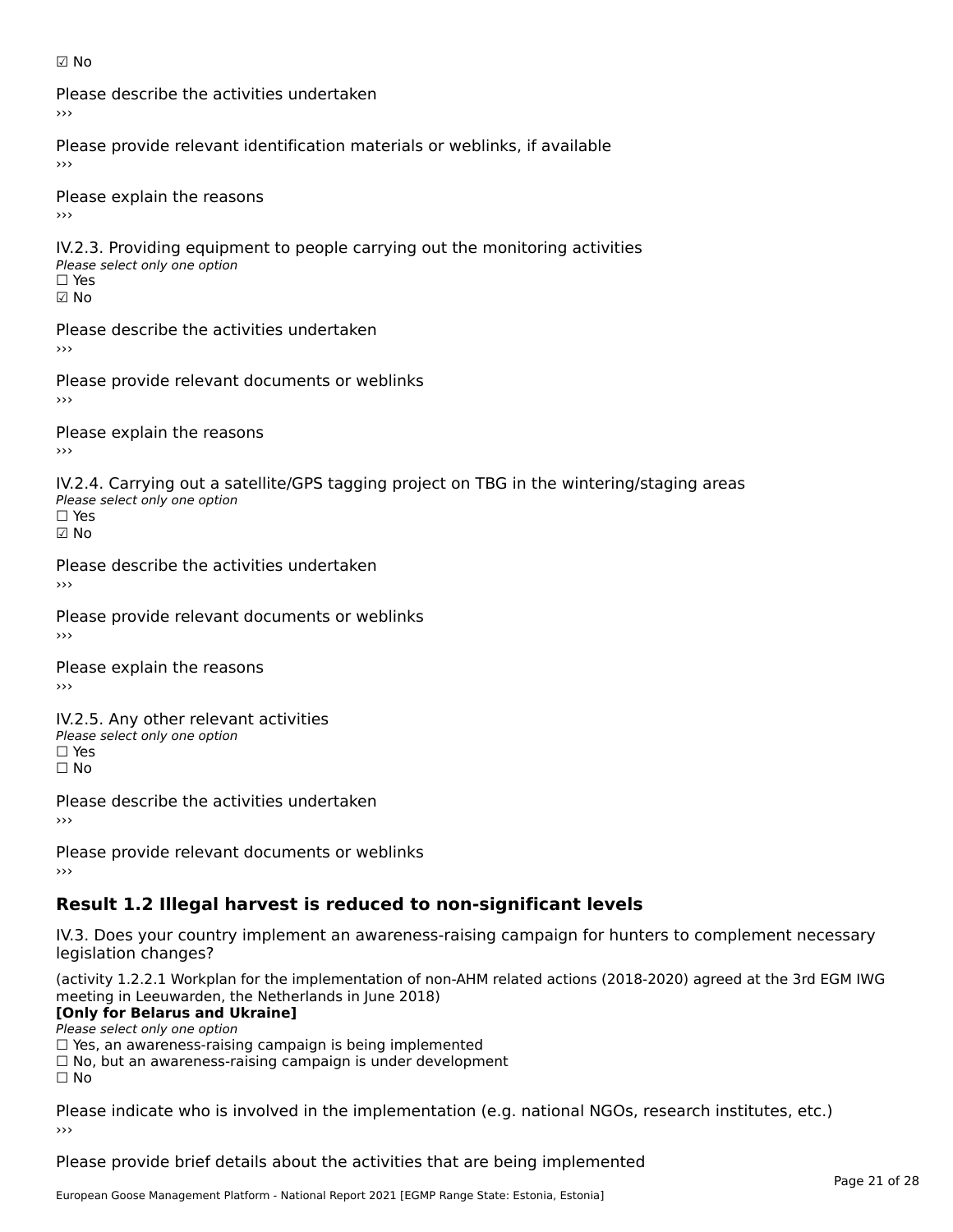›››

Please provide a weblink or upload more information on the campaign›››

Does the campaign include guidance on identification of grey geese? Please select only one option<br>□ Yes □ Yes<br>□ No

Please upload identification guides and provide weblinks ›››

Please provide further information, if available

Please explain the reasons

Please indicate who is in charge of developing the campaigns

Please provide information on when the development is expected to be finalized

Please indicate when the implementation of the campaign is envisaged to start

Please provide reasons why an awareness-raising campaign is not in place

IV.4. Has special publication on the occurrence of the Taiga Bean Goose been produced and disseminated?

(activity 1.2.2.2 Workplan for the implementation of non-AHM related actions (2018-2020) agreed at the 3rd EGM IWG **[Only for Ukraine]**

**□ Yes produced and disseminated**<br>Please select only one option  $\Box$  ies produced and disseminated  $\Box$  ies, currently being produced

Please provide details on dissemination, upload publication or provide weblink

Please provide details on the timeframe

Please indicate who is in charge of producing the publication

Please provide details on the dissemination plans

Please explain the reasons ›››

# **Other objectives and results as decided by the EGM IWG**

# **Reducing Taiga Bean Goose crippling**

IV.5. Have you undertaken any activities to reduce TBG crippling rates?

(activity agreed at the 1st EGM IWG meeting in Kristianstad, Sweden in December 2016) **[all Participating Range States]**

#### [all Participating Range States] **Law Tarticipating Range**<br>Please select only one option

□ Yes<br>□ No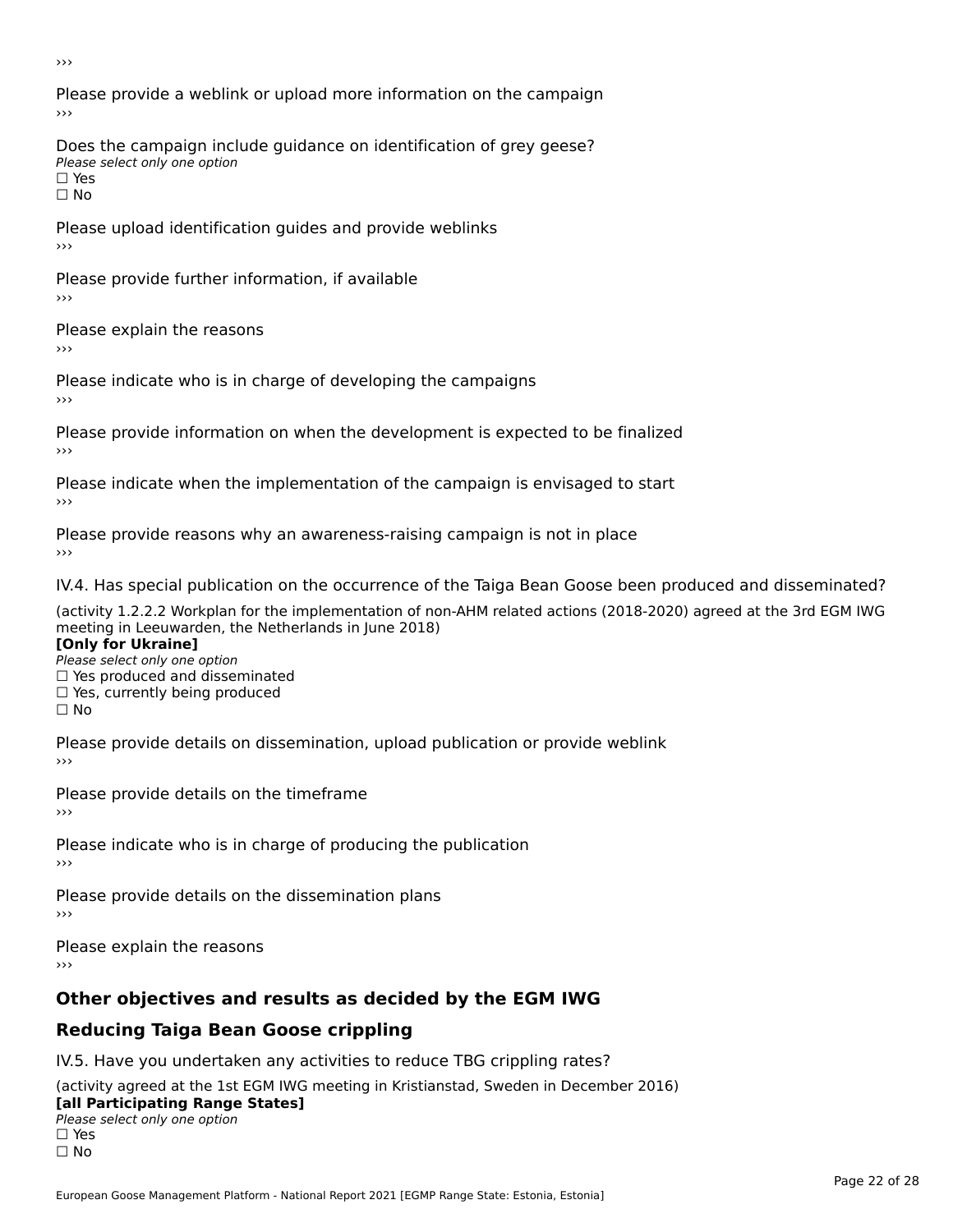☐ Not applicable

Please provide details on the activities

Please explain the reasons

Please explain the reasons

# **Raising identification skills and awareness amongst hunters**

IV.6. Have training programmes to develop identification skills amongst hunters been organized by national rv.o. riave training pro<br>hunting associations?

(activity agreed at the 1st EGM IWG meeting in Kristianstad, Sweden in December 2016) **[all Participating Range States]**[all Participating Range States] **Lan Tarticipating Range**<br>Please select only one option ☑ Yes☐ No□ Not applicable

Please provide more information on the training programmes

Have the training programmes been developed in cooperation with BirdLife partners and other conservation NGOs?Please select only one option☑ Yes☐ No

Please provide a list of cooperating partners

Please provide more information of detailed activities with partners

Please upload any relevant materials

Please provide weblinks

Please explain the reasons

Please explain the reasons›››

Please explain the reasons›››

### **Optionally, please provide any other information related to the implementation of the TBG ISSAP**

Please provide information here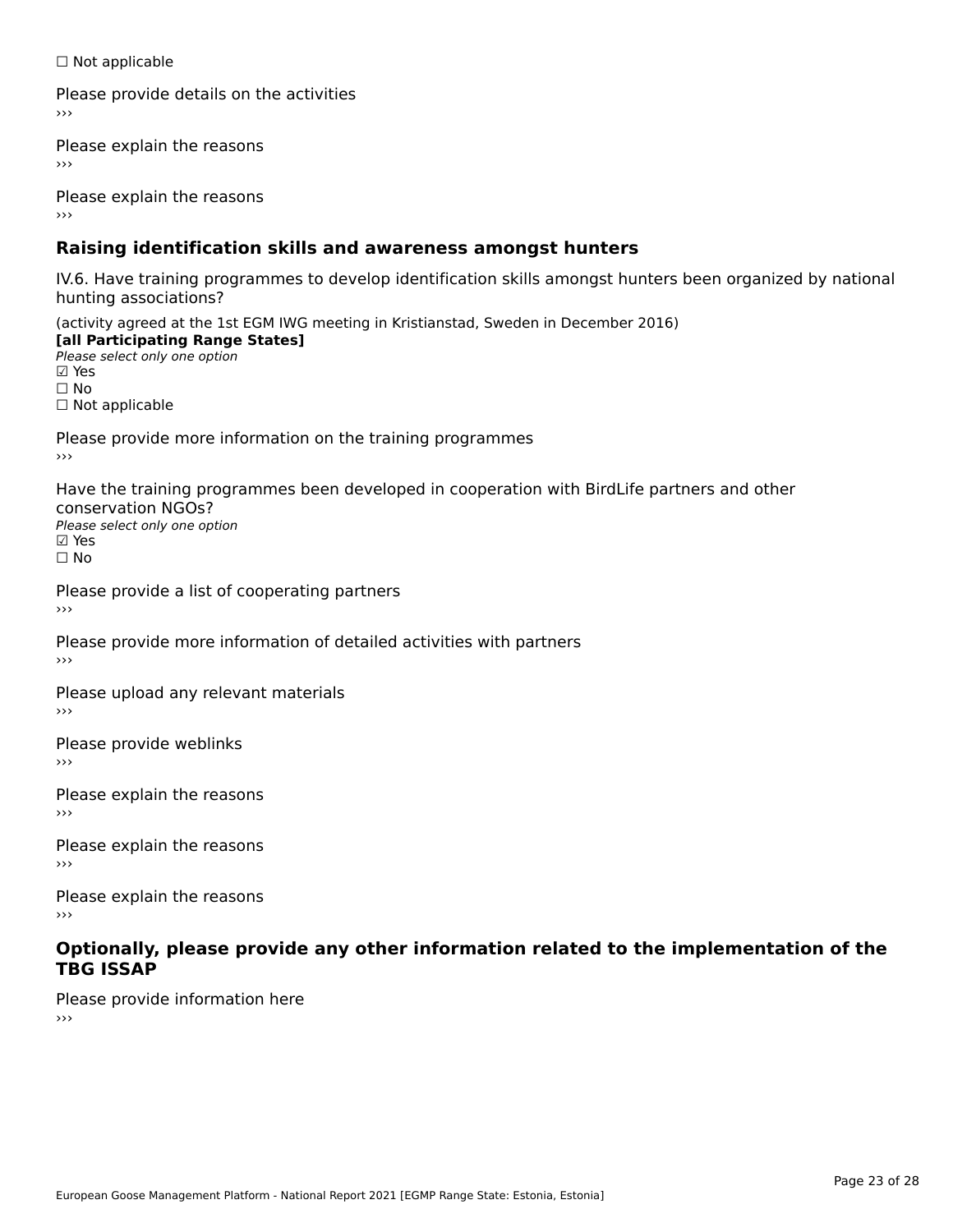# **V. Sub-section B: Taiga Bean Goose International Single SpeciesAction Plan (TBG ISSAP) - Western and Central Management Units**

Participating Range States: **Denmark**, **Finland**, **Norway, Sweden**, **UK**

# **Objective 1 Increase survival rate of adults**

### **Result 1.2 Illegal harvest is reduced to non-significant levels**

V.1. Is TBG shooting investigated in north-east Jutland and Zealand?

(activity 1.2.2.1 Workplan for the implementation of non-AHM related actions (2018-2020) agreed at the 3rd EGM IWG meeting in Leeuwarden, the Netherlands in June 2018) **[Only for Denmark]** 

**□ Please select only one option** □ Yes<br>□ No

Please indicate what activities have been undertaken›››

Please provide results, relevant publications and weblinks ›››

Please explain the reasons›››

### **Result 1.3: Impact of huntable native predators in breeding and moulting areas is reduced**

V.2. Are annual campaigns undertaken amongst hunters in the breeding areas to strengthen fox v.z. Are annual campaigns und<br>management in your country?

(activity 1.3.1.1 Biannual Taiga Bean Goose implementation plan agreed at the 1st EGM IWG meeting in Kristianstad, Sweden in December 2016)

**[Only for Finland]** Please select only one optionriease<br>□ Yes □ Yes<br>□ No

Please list the areas where the campaigns are being undertaken

Please list the hunting associations involved

Please provide any other relevant details and weblinks ›››

Please explain the reasons

V.3. Has fox management in northernmost Finland been further strengthened by the Finnish Wildlife v.5. Has fox management in northernmost F<br>Agency and the Forestry and Parks Service?

(activity 1.3.1.2 Biannual Taiga Bean Goose implementation plan agreed at the 1st EGM IWG meeting in Kristianstad, Sweden in December 2016) Sweden in December 2016)

[Only for Finland]

**Please select only one option** □ Yes<br>□ No

Please explain what activities have taken place

Please provide results, relevant publications and weblinks ›››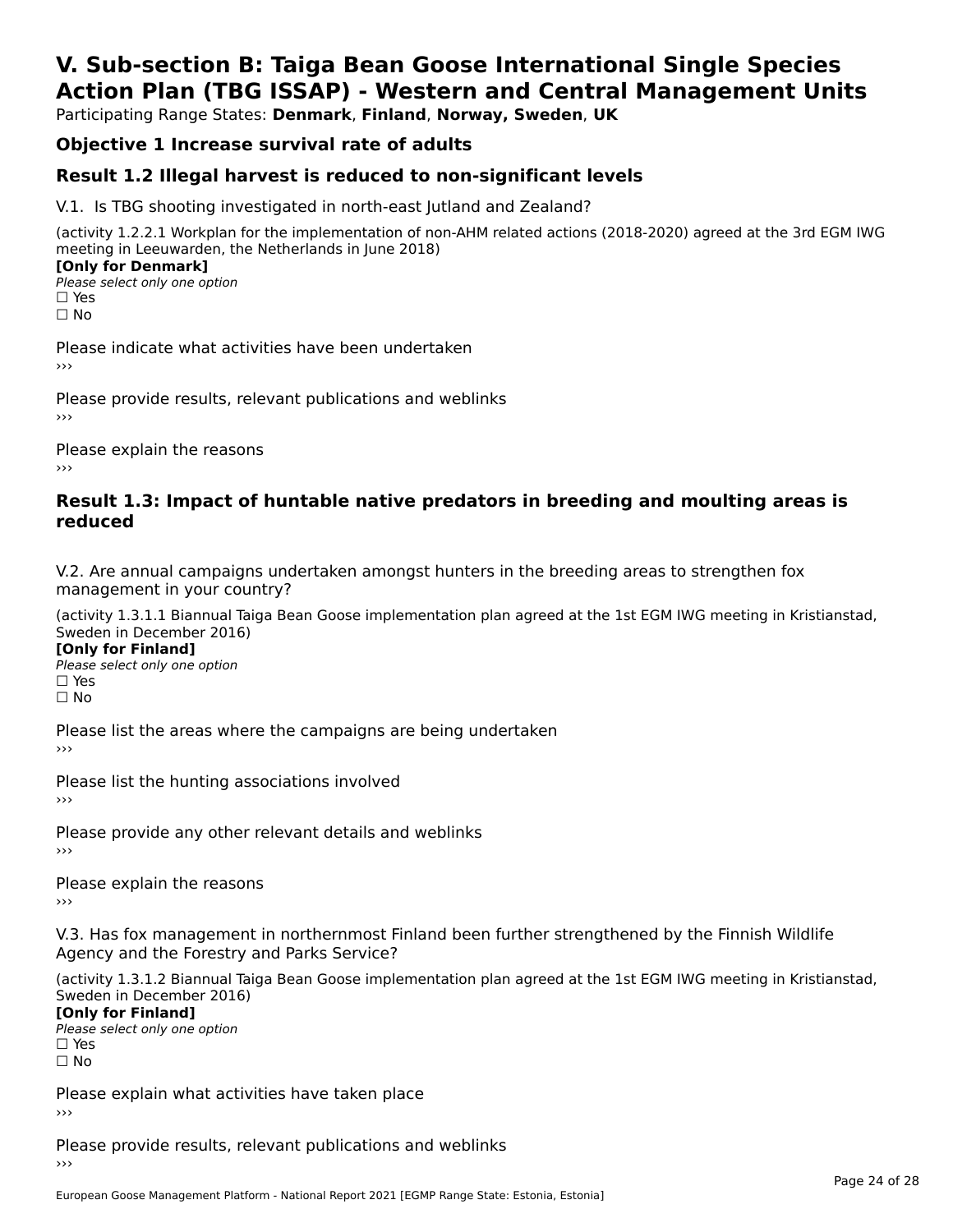# **Result 1.4: Impact of alien predators in breeding and moulting areas is reduced**

V.4. Does your country implement programmes for the eradication of the raccoon dog?

(activity 1.4.1.1 Workplan for the implementation of non-AHM related actions (2018-2020) agreed at the 3rd EGM IWG meeting in Leeuwarden, the Netherlands in June 2018) **[Only for Finland and Sweden]**

**Please select only one option** 

□ Yes<br>□ No

Please provide details about the eradication programme(s) (scope, implementing entities, etc.)

Please provide details on the effectiveness of the programmes

Please provide an update on the current status of the raccoon dog

Please explain the reasons

### **Objective 2. Increase reproductive rates**

### **Result 2.2: Intraspecific competition in spring staging areas is reduced**

V.5. Please provide updates on the implementation of the "fields for geese" programme

(activity 2.2.1.1 Workplan for the implementation of non-AHM related actions (2018-2020) agreed at the 3rd EGM IWG meeting in Leeuwarden, the Netherlands in June 2018) <u>Iony</u> ioi swedenj

V.6. Please provide information on the continuation and implementation of the "unharvested-fields-forbirds" programme (within the Common Agricultural Policy)birds" programme (within the Common Agricultural Policy)

(activity 2.2.1.2 and 2.2.1.3) **CONDUCTS**<br> **[Only for Finland]** 

### **Objective 3. Stop ongoing loss, fragmentation and degradation of habitats, and restore lost, fragmented and degraded habitats**

### **Result 3.1: Impact of forestry works is reduced**

V.7. Have working models been developed for wildlife-friendly forest management?

(activity 3.1.1.1 Workplan for the implementation of non-AHM related actions (2018-2020) agreed at the 3rd EGM IWG

### **[Only for Finland]**

**Please select only one option** □ Yes<br>□ No

Please provide details on the working models developed›››

Are these models being implemented? ∩ne enese moders being<br>Please select only one option □ Yes<br>□ No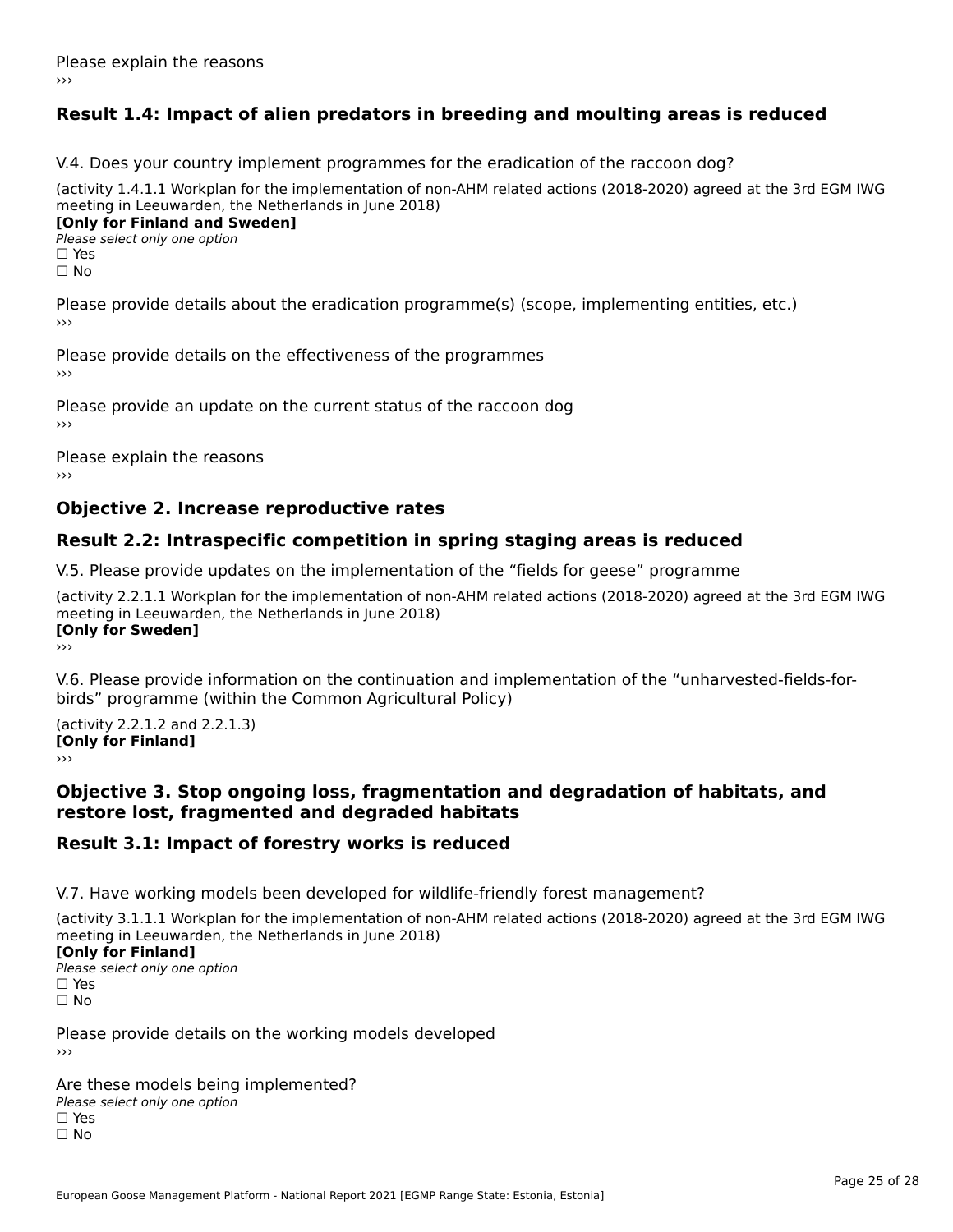Please provide more information on the progress

Have these models been promoted to reach forest owners? ∩ave these models bee<br>Please select only one option □ Yes<br>□ No

Please provide more information›››

Please explain the reasons ›››

Have these models been promoted to reach forest corporations? ∩ave these models bee<br>Please select only one option □ Yes<br>□ No

Please provide more information›››

Please explain the reasons ›››

Please explain the reasons›››

Please explain the reasons›››

V.8. Please indicate the implementation progress to reach the annual goals for mire restoration

(activity 3.1.2.1 Workplan for the implementation of non-AHM related actions (2018-2020) agreed at the 3rd EGM IWG meeting in Leeuwarden, the Netherlands in June 2018) **[all Participating Range States]** ›››

**Result 3.3: Breeding, staging and wintering habitats are not further lost due to oil andgas or renewable energy developments**

# gas or renewable energy developments

V.9. Are you monitoring the collision risk posed by renewable energy developments to TBG close to the Special Protection Areas, identified as their important wintering sites?

(activity 3.3.1.1 Workplan for the implementation of non-AHM related actions (2018-2020) agreed at the 3rd EGM IWG **[only for Denmark and other Range States as applicable]**

**Please select only one option** □ Yes<br>□ No

Please provide information on the relevant actions that have been undertaken ›››

Please provide any results, if available

Please explain the reasons

# **Result 3.4: Impact of agriculture on natural Taiga Bean Goose habitats is minimized**

V.10. Has the area of managed coastal grasslands under the Common Agricultural Policy (CAP) increased in

(activity 3.4.1.1 Workplan for the implementation of non-AHM related actions (2018-2020) agreed at the 3rd EGM IWG meeting in Leeuwarden, the Netherlands in June 2018) **[only for Finland]**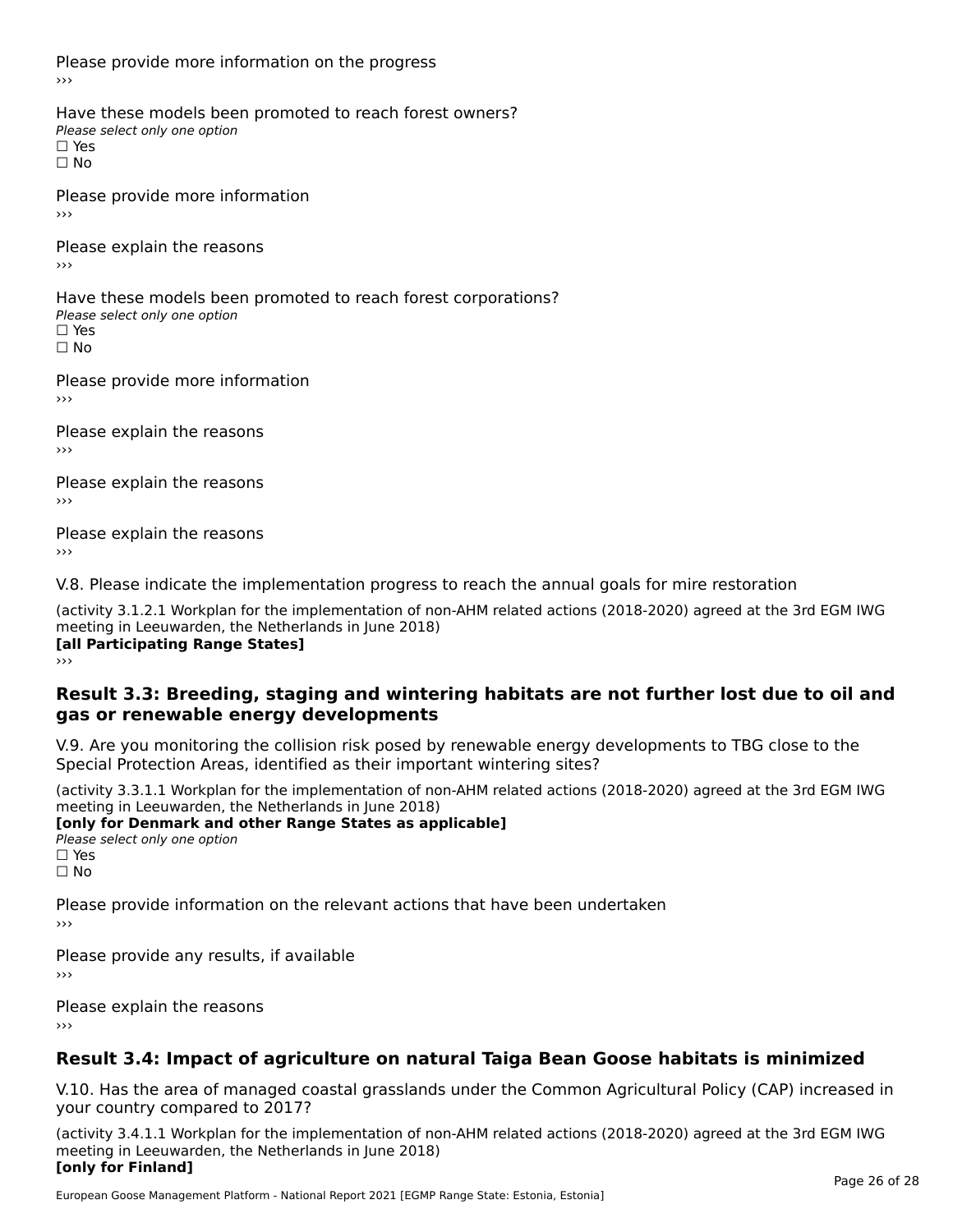Please select only one option □ Yes<br>□ No

Please indicate the size of the total area

›››

Please indicate the additional area managed since the beginning of 2017

Please describe the activities undertaken on grassland management ›››

Please upload relevant documentation and provide weblinks

Please explain the reasons

# **Other objectives and results as decided by the EGM IWG**

#### **Review factors possibly contributing to rapid declines in eastern England andimplement appropriate management responses**implement appropriate management responses

V.11. Have possible factors causing population declines in eastern England been reviewed?

(activity 3.4.2. Workplan for the implementation of non-AHM related actions (2018-2020) agreed at the 3rd EGM IWGmeeting in Leeuwarden, the Netherlands in June 2018) meeting in Leeuwarden, the Netherlands in June 2018)<br>**[only for UK]** 

**∐omy for OR**<br>Please select only one option □ Yes<br>□ No

Please describe those factors and provide further information as available

Are appropriate management responses to these factors being implemented? ric appropriace manage<br>Please select only one option ☐ Yesים<br>⊡ No

Please provide information on the activities implemented ›››

Please provide information about the main achievements and results›››

Please explain the reasons›››

Please explain the reasons ›››

# **Reducing Taiga Bean Goose crippling**

V.12. Have you undertaken any activities in the past three years to reduce TBG crippling rates?

(activity agreed at the 1st EGM IWG meeting in Kristianstad, Sweden in December 2016) **[all Participating Range States]**

[all Participating Range States] Please select only one option☐ Yesים<br>⊡ No □ Not applicable

Please provide details on the activities  $\rightarrow$   $>$